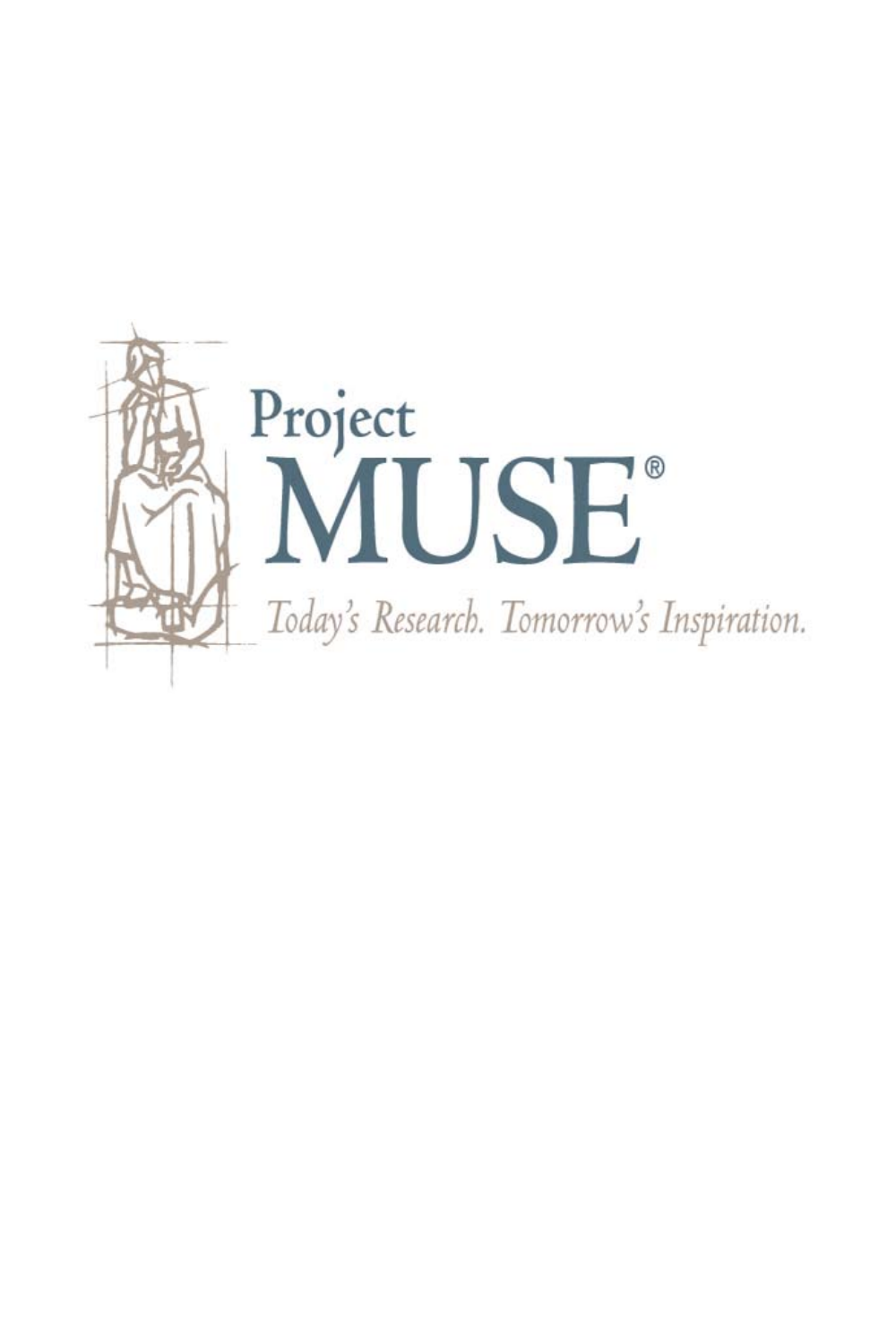# *Assaf Moghadam*

# **Motives for Martyrdom**

Al-Qaida, Salafi Jihad, and the Spread of Suicide Attacks

**S**uicide missions—or attacks whose success is dependent on the death of their perpetrator/s—are one of the most lethal tactics employed by terrorist and insurgent groups today. Moreover, they have demonstrated great potential to create turbulence in international affairs.<sup>1</sup> The four suicide attacks of September 11, 2001, and the war in Iraq—where suicide operations have become the signature mode of attack—have highlighted how this tactic can lead to considerable losses of human life and physical infrastructure while influencing the course of global events in their wake.

During the 1980s and 1990s, suicide missions wreaked considerable havoc on their targets; yet these targets were relatively few in number. The vast majority of attacks took place in only a handful of countries, namely, Israel, Lebanon, Sri Lanka, and Turkey.

More than thirty-five countries on every continent save for Antarctica and Australia have experienced the wanton violence brought on by suicide attacks. In the past decade, suicide bombings have not only occurred in a growing number of countries, but these attacks have been planned and executed by an even greater number of organizations and have killed larger numbers of people every year. The targets of these attacks have also undergone some shifts. More suicide bombings have occurred in Iraq since 2003 than in all other countries in the twenty-five years preceding the U.S.-led invasion of Iraq. Suicide missions have increasingly targeted Muslims and have been adopted as part of

*Assaf Moghadam is Assistant Professor and Senior Associate at the Combating Terrorism Center at West Point, and Research Fellow at the Initiative on Religion in International Affairs at Harvard University's Belfer Center for Science and International Affairs. This article is drawn from his book* The Globalization of Martyrdom: Al Qaeda, Salafi Jihad, and the Diffusion of Suicide Attacks (Baltimore, Md.: Johns *Hopkins University Press, 2008), but it analyzes a larger, more up-to-date set of data.*

The author would like to thank participants at Ph.D. colloquia and research seminars at the Fletcher School at Tufts University, the John M. Olin Institute for Strategic Studies, and the Belfer Center for Science and International Affairs, both at Harvard University. He is especially grateful to the anonymous reviewers for their valuable insights.

1. I use the terms "suicide missions," "suicide attacks," and "suicide operations" interchangeably. The term "suicide missions" is drawn from Diego Gambetta, ed., *Making Sense of Suicide Missions* (Oxford: Oxford University Press, 2005).

*International Security,* Vol. 33, No. 3 (Winter 2008/09), pp. 46–78 © 2009 by the President and Fellows of Harvard College and the Massachusetts Institute of Technology.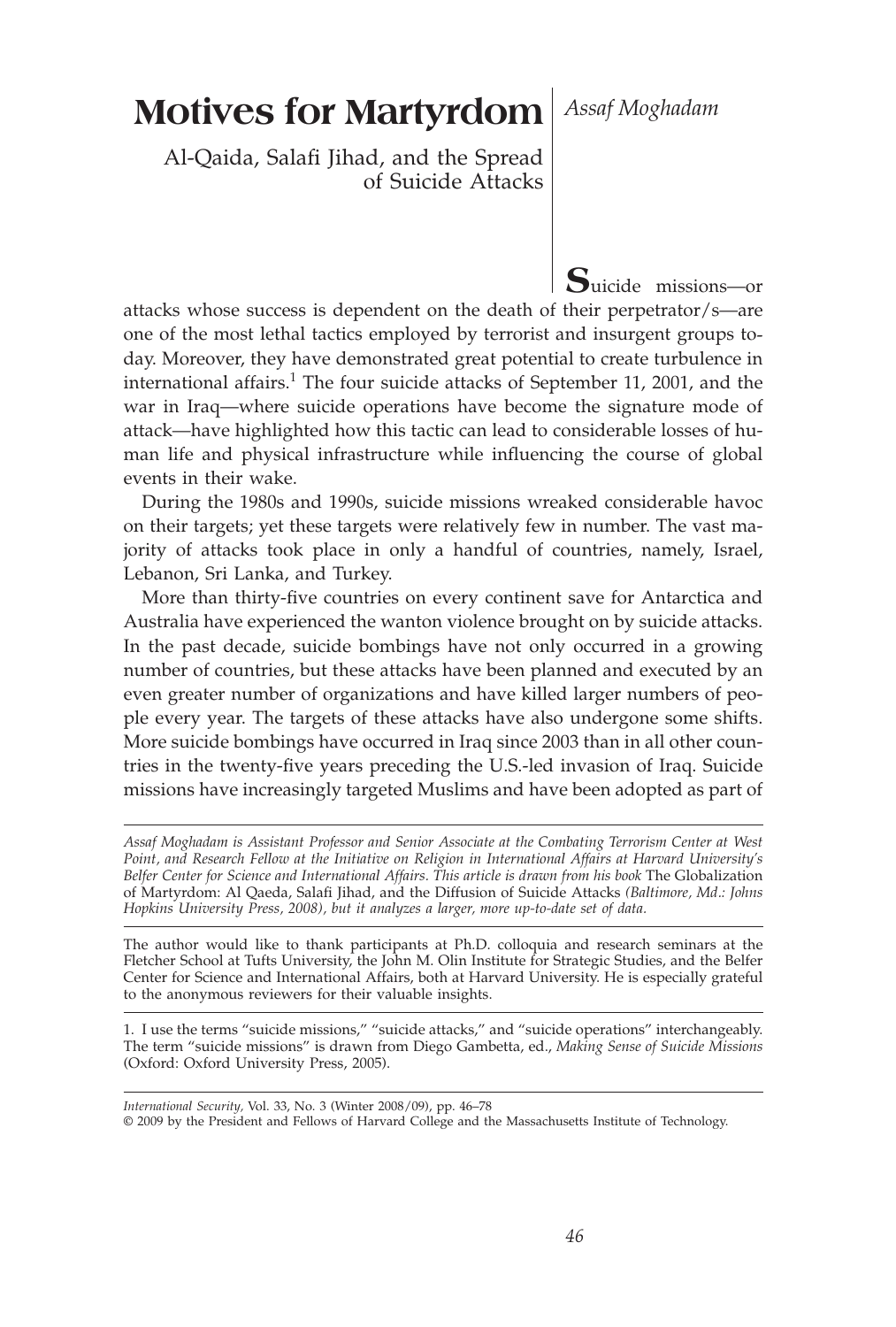a strategy not only to gain a national homeland, but also to depose regimes regarded as un-Islamic. In recent years, suicide missions have been launched in countries with little or no prior history of such attacks, including Afghanistan, Pakistan, Somalia, Uzbekistan, and Yemen.<sup>2</sup> Perhaps most important for the West, suicide attacks are no longer a distant threat, having targeted cities such as London, Madrid, and New York.<sup>3</sup>

This article examines the causes and characteristics of the phenomenon of the "globalization of martyrdom."<sup>4</sup> Two interrelated factors explain the proliferation of suicide missions: the evolution of al-Qaida into a global terrorist actor and the growing appeal of Salafi jihad, the guiding ideology of al-Qaida and its associated movements. Discussion of these factors is largely missing from scholarly work on suicide attacks.<sup>5</sup> Although a few scholars have claimed that most contemporary suicide attacks can be attributed to jihadist groups, $6$ this article is the first to test this argument empirically.

In the first section, I present my data set on suicide missions from December

4. See Assaf Moghadam, "The New Martyrs Go Global," *Boston Globe,* November 18, 2005.

5. Some exceptions exist. Yoram Schweitzer and Sari Goldstein Ferber highlight the role of al-Qaida in internationalizing suicide attacks, but they do not emphasize the role of Salafi jihadist ideology. Schweitzer and Goldstein Ferber, "Al-Qaida and the Internationalization of Suicide Terrorism," Jaffee Center Memorandum, No. 78 (Tel Aviv: Jaffee Center for Strategic Studies, Tel Aviv University, November 2005). Mohammed M. Hafez discusses the appeal of Salafi jihadist ideology, but he limits his analysis to the case of Iraq. Hafez, *Suicide Bombers in Iraq: The Strategy and Ideology of Martyrdom* (Washington, D.C.: United States Institute of Peace Press, 2007).

6. Bruce Hoffman, citing data from the RAND Terrorism Incident Database, said that 78 percent of all suicide attacks since 1968 occurred after September 11, 2001, adding that 31 out of the 35 groups employing this tactic were Islamic. He did not, however, specifically refer to jihadist groups, nor did he argue that these groups were ideologically motivated. Hoffman, email correspondence with author, December 27, 2005. Scott Atran points out that "most suicide terrorists today are inspired by a global Jihadism," but he does not provide empirical support for his claim. See Atran, "The Moral Logic and Growth of Suicide Terrorism," *Washington Quarterly,* Vol. 29, No. 2 (Spring 2006), p. 139. In an earlier study, I, too, suggested that contemporary patterns of suicide attacks are dominated by Salafi jihadists without offering any empirical data. See Assaf Moghadam, "Suicide Terrorism, Occupation, and the Globalization of Martyrdom: A Critique of 'Dying to Win,'" *Studies in Conflict and Terrorism, Vol. 29, No. 8 (December 2006), pp. 707-729.* 

<sup>2.</sup> Only a small number of suicide attacks occurred in some of these countries before the turn of the millennium. In Pakistan there were just three such attacks. On November 19, 1995, a truck bomb rocked the Egyptian embassy in Islamabad. On December 21, 1995, a car bomb exploded in a crowded street in Peshawar in northwestern Pakistan, killing at least 30 and wounding more than 100; and on April 29, 1996, a suicide bomber blew himself up inside a passenger-filled bus returning from a religious festival in Punjab, killing 52. A handful of attacks occurred in 2000 and 2002, but suicide attacks in Pakistan were widely adopted only after 2003.

<sup>3.</sup> Although the Madrid train bombings of March 11, 2004, were not a suicide mission, seven of the suspects detonated themselves weeks later in the Madrid suburb of Leganes, as Spanish special forces were about to storm their apartment. See Rogelio Alonso and Fernando Reinares, "Maghreb Immigrants Becoming Suicide Terrorists: A Case Study on Religious Radicalization Processes in Spain," in Amy Pedahzur, ed., *Root Causes of Suicide Terrorism: The Globalization of Martyrdom* (New York: Routledge, 2006), pp. 179–198.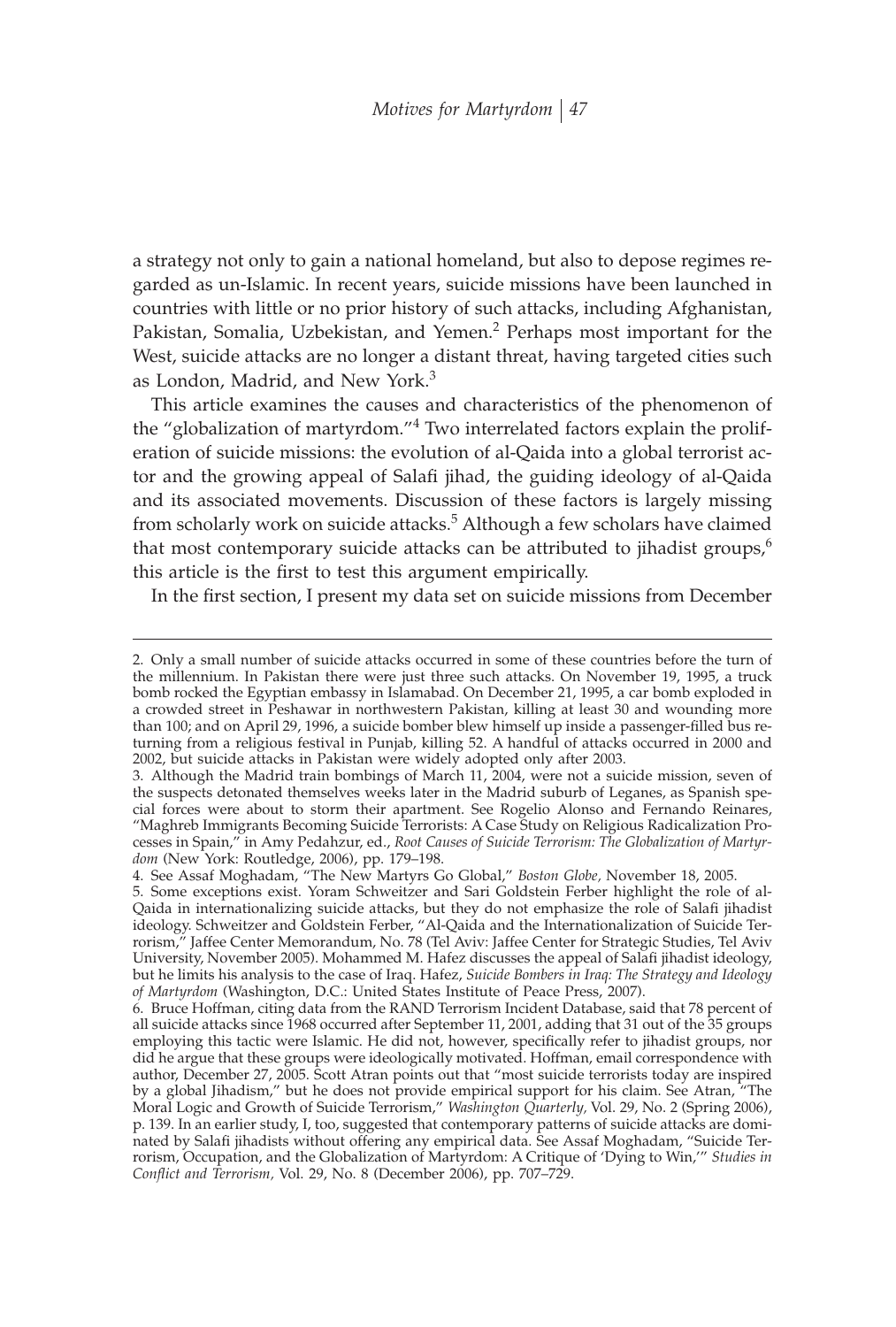1981 through March 2008. In the second section, I review existing studies of suicide attacks and discuss their limitations. In the third section, I present the main argument of this study. In the fourth section, I discuss the theoretical implications of my findings. The conclusion offers practical implications of these findings for efforts to confront the challenges posed by suicide operations.

# *The Global Rise of Suicide Attacks*

According to most indicators, suicide missions have been on the rise since 1981, but they have grown at an unprecedented pace since the turn of the millennium.<sup>7</sup> According to my data set,  $1,857$  suicide attacks were perpetrated from December 1981 through March 2008.<sup>8</sup> Throughout the 1980s and early 1990s, the number of suicide missions remained relatively small, not exceeding 7 attacks per year, with the exception of 1985, when 22 such attacks were carried out. Beginning in 1994, the number of suicide missions started to increase, peaking temporarily in 1995, when 27 attacks were launched. The number dropped slightly in the second half of the 1990s. The year 2000 witnessed 37 attacks—a record number. It also signaled the beginning of an upward trend in the number of suicide missions that would span most of the first decade of this century. Thus, between 2000 and 2007, the number of attacks rose steadily each year, from 54 in 2001 to 71 in 2002, 81 in 2003, 104 in 2004, 348 in 2005, 353 in 2006, and 535 in 2007 (see figure 1).<sup>9</sup>

The global proliferation of suicide missions is reflected in the rise in the number of organizations that employed them. From 1981 to 1990, an average of 1.6 organizations perpetrated suicide attacks every year. From 1991 to 2000,

 $9.$  One hundred nine attacks were recorded in the first quarter of 2008.

<sup>7.</sup> Suicide attacks and their precursors have existed since biblical times. Prior to 1981, however, these attacks were not generally considered acts of terrorism. The modern phenomenon of suicide terrorism began in Lebanon with the December 1981 bombing of the Iraqi embassy. For an overview of modern-day suicide attacks and their historical precursors, see "Introduction," in Assaf Moghadam, *The Globalization of Martyrdom: Al-Qaida, Salaª Jihad, and the Diffusion of Suicide Attacks* (Baltimore, Md.: Johns Hopkins University Press, 2008).

<sup>8.</sup> The data set relies heavily on two sources. The first is the Suicide Terrorism Database collected by the National Security Studies Center at the University of Haifa in Israel. For a version of the database that includes 1,165 suicide attacks conducted until April 17, 2006, see http:// www.laits.utexas.edu/tiger/terrorism\_data/suicide\_attacks\_worldwide/. For data since April 18, 2006, as well as for all data related to suicide attacks in Iraq and Afghanistan, I used the National Counterterrorism Center's (NCTC) Worldwide Incidents Tracking System. The NCTC database is available at www.nctc.gov. After combining these two databases, eliminating duplicates, and updating the resulting database with additional information, I arrived at a data set with a total of 1,857 suicide attacks recorded from December 1981 to March 2008. For a copy of the data set, please contact me at assafm@hotmail.com.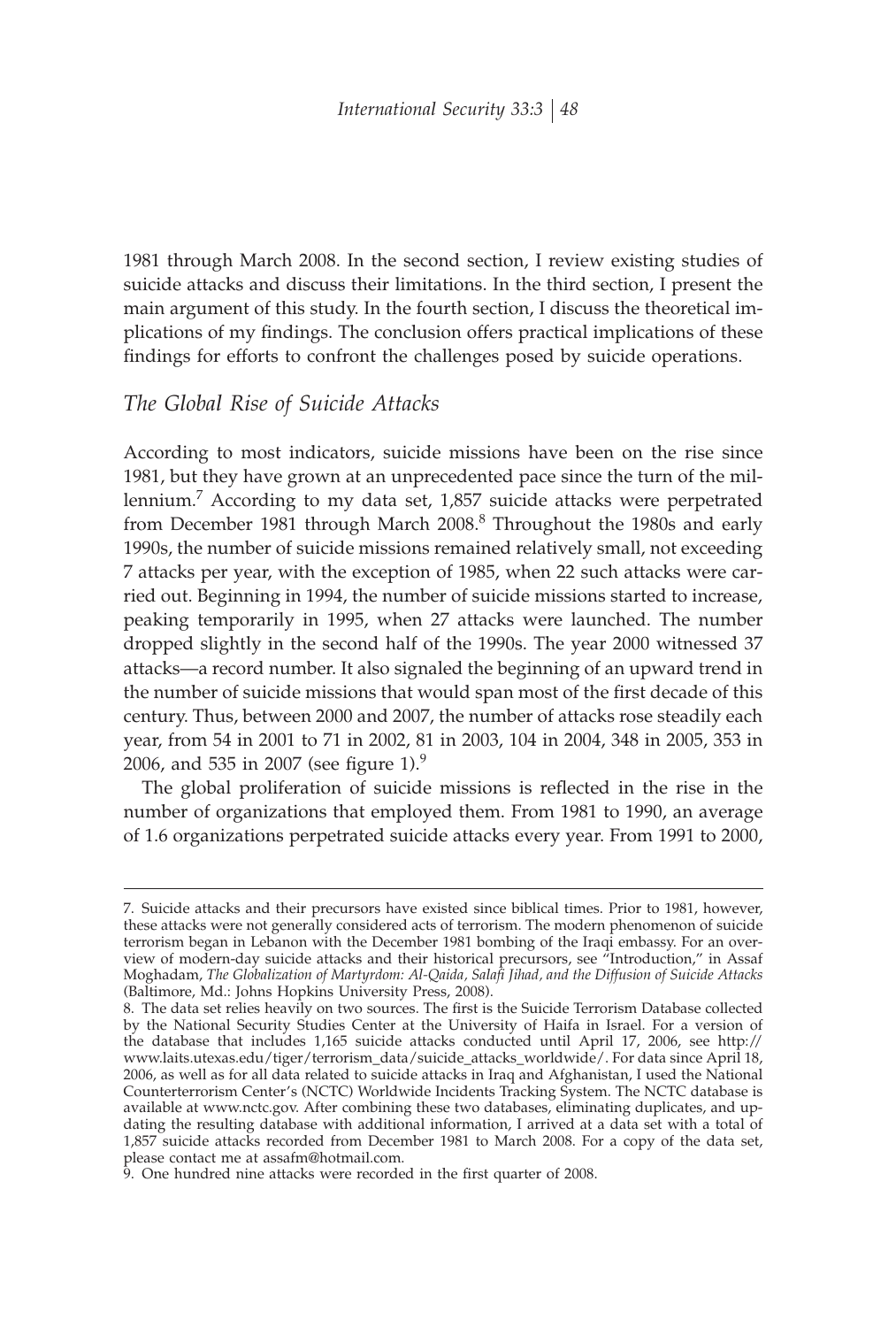

Figure 1. Number of Suicide Missions, 1981–2007

the average increased to 4.8. And from 2001 to 2007, it rose to an average of 14.3.

Suicide attacks have exacted an enormous human toll. The 1,857 suicide attacks recorded in my data set claimed 20,603 lives and left at least 48,209 wounded. Of these, more than 87 percent were killed and more than 80 percent injured in this decade alone (see figure 2). The overall trend in the number of injured in suicide attacks is comparable to the numbers of people killed, although in two years—1996 and 1998—the numbers of wounded (2,082 and 4,666) were particularly high.<sup>10</sup> The sharp increase in dead and wounded beginning in 2003 stemmed largely from the war in Iraq.

Based on my data set, the average suicide mission in the period under review killed 11 people and injured 26. These numbers should be approached with caution, however, because the range was exceedingly wide, and because information about casualty rates (especially number of wounded) is often incomplete or missing altogether. The median of the numbers of people killed was 3, and that of people wounded was 9.

From 1981 to 2007, the number of countries in which suicide missions were

<sup>10.</sup> The 1996 figure includes a suicide car bombing on January 31, 1996, by a member of the Liberation Tigers of Tamil Eelam (LTTE), in which 19 people died and an estimated 1,400 people were wounded. The 1998 figure includes the August 7, 1998, suicide bombing of the U.S. embassy in Nairobi, Kenya, which killed 213 people and wounded an estimated 4,000.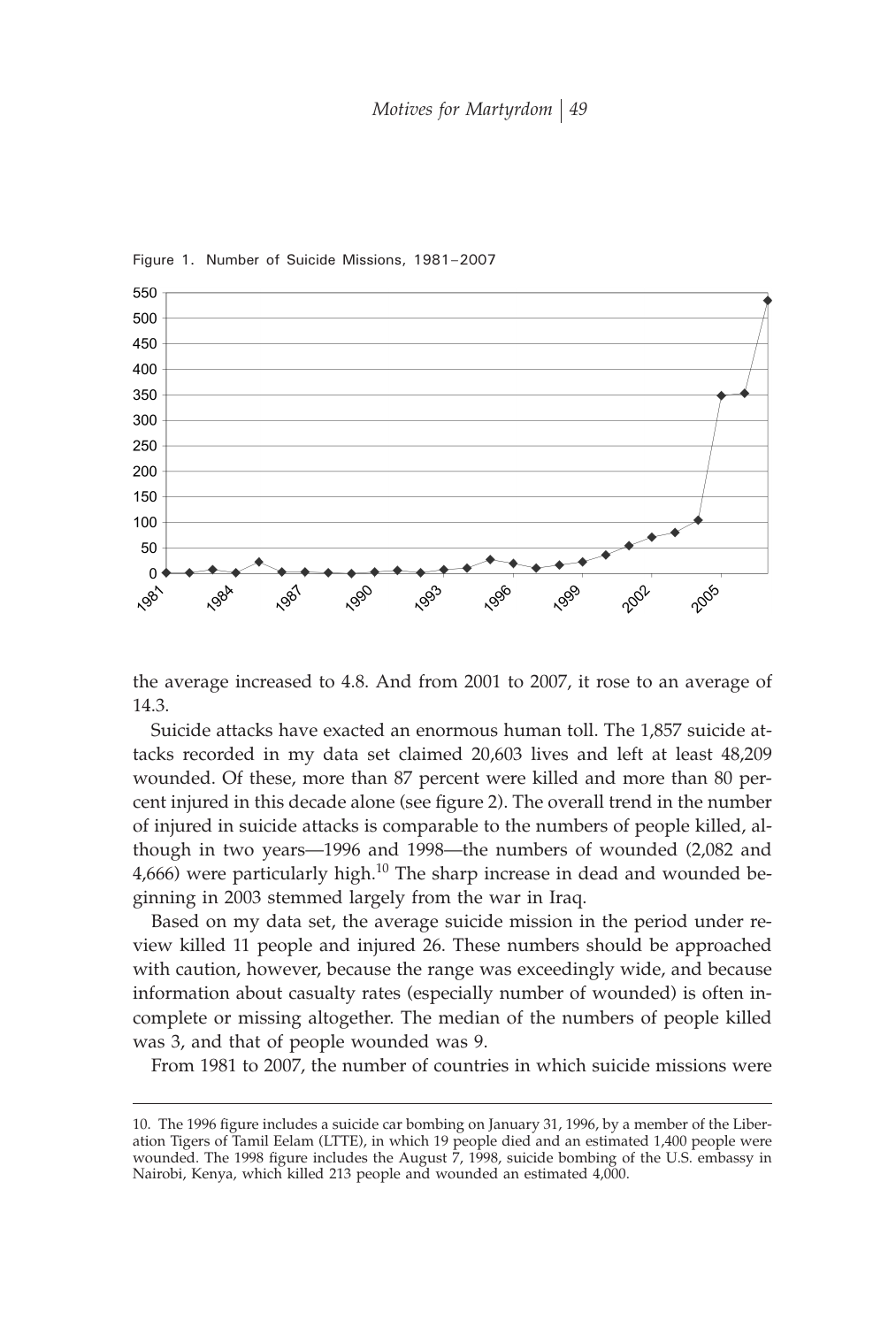

Figure 2. Number of Casualties from Suicide Missions, 1981–2007

launched generally increased. The average number of countries that experienced a suicide attack from 1981 to 1994 was a relatively low 1.7 per year. Lebanon and Sri Lanka were the most frequently targeted countries. From 1995 to 2007, an average of 8.6 countries per year experienced a suicide attack. In both 2005 and 2006, suicide missions were executed in 15 countries—the highest number of countries recorded.

According to my data, 1,020 suicide missions took place in Iraq (54.9 percent of all suicide missions worldwide); 235 (12.7 percent) in Afghanistan; 188 (10.1 percent) in Israel (including the West Bank and Gaza Strip); 107 (5.8 percent) in Sri Lanka; 88 (4.7 percent) in Pakistan; 41 (2.2 percent) in Lebanon; 37  $(2.0 \text{ percent})$  in Russia; and 141 (7.5 percent) in 29 other countries.<sup>11</sup>

# *Existing Theories on Suicide Attacks*

Studies dedicated to explaining the causes of suicide attacks—rare until the terrorist attacks of September 11, 2001—can be divided into at least four gen-

<sup>11.</sup> These other countries are Algeria, Argentina, Bangladesh, China, Croatia, Egypt, Finland, India, Indonesia, Italy, Jordan, Kenya, Kuwait, Laos, Moldova, Morocco, Panama, Qatar, Saudi Arabia, Serbia, Somalia, Syria, Tanzania, Tunisia, Turkey, the United Kingdom, the United States, Uzbekistan, and Yemen.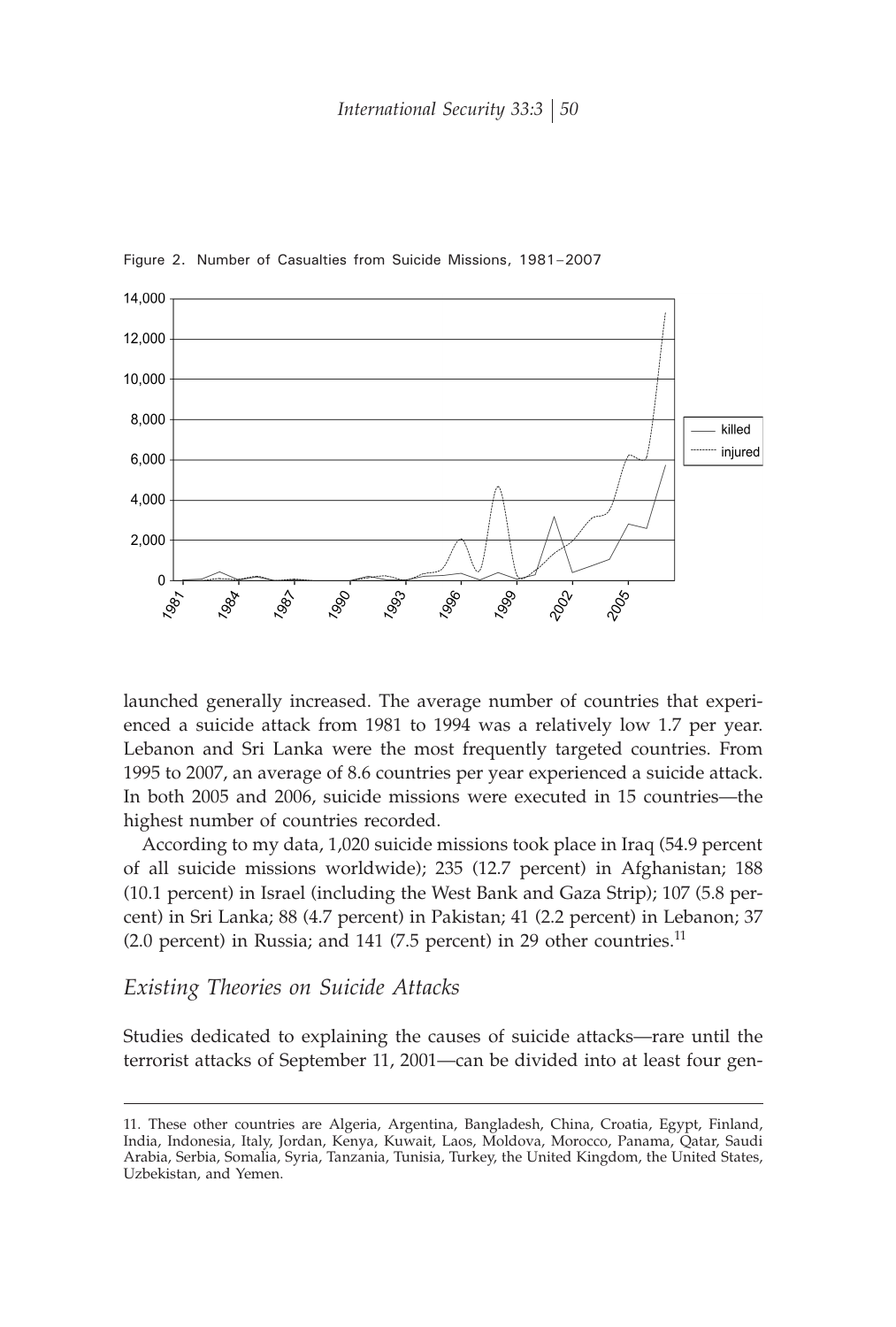eral categories: those that focus on the level of the individual bomber;<sup>12</sup> those stressing the group or organizational factors; $^{13}$  those emphasizing sociostructural causes; and those suggesting the need to integrate multiple levels of analysis.<sup>14</sup>

At the individual level of analysis, scholars from a variety of disciplines have concluded that suicide bombers often believe that they are acting for altruistic reasons.<sup>15</sup> Most analysts reject the notion that suicide bombers act irrationally, arguing that these "martyrs" believe that the benefits of perpetrating suicide attacks outweigh the costs.<sup>16</sup> In addition, they agree that profiling suicide bombers is virtually impossible given their diverse backgrounds. Moreover, they claim that suicide bombers—much like terrorists in general—do not suffer from a salient psychopathology, $17$  and thus dismiss mental illness as a reason for their actions.<sup>18</sup>

Scholars focused on individual motivations suggest the following: a strong commitment to a group or cause,<sup>19</sup> a desire for revenge,<sup>20</sup> an expectation of

<sup>12.</sup> See, for example, Joan Lachkar, "The Psychological Make-up of a Suicide Bomber," *Journal of Psychohistory,* Vol. 29, No. 4 (Spring 2002), pp. 349–367; David Lester, Bijou Yang, and Mark Lindsay, "Suicide Bombers: Are Psychological Profiles Possible?" Studies in Conflict and Terrorism, Vol. 27, No. 4 (July–August 2004), pp. 283–295; Eyad Sarraj and Linda Butler, "Suicide Bombers: Dignity, Despair, and the Need of Hope," *Journal of Palestine Studies,* Vol. 31, No. 4 (Summer 2002), pp. 71–76; and Anat Berko, *The Path to Paradise: The Inner World of Suicide Bombers and Their Dispatchers* (Westport, Conn.: Praeger Security International, 2007).

<sup>13.</sup> Ehud Sprinzak, "Rational Fanatics," *Foreign Policy,* No. 120 (September/October 2000), pp. 67– 73; Mia Bloom, *Dying to Kill: The Allure of Suicide Terror* (New York: Columbia University Press, 2005); Robert A. Pape, *Dying to Win: The Strategic Logic of Suicide Terrorism* (New York: Random House, 2005); and Ami Pedahzur, *Suicide Terrorism* (Cambridge: Polity, 2005).

<sup>14.</sup> Assaf Moghadam, "The Roots of Suicide Terrorism: A Multi-Causal Approach," in Pedahzur, *Root Causes of Suicide Terrorism,* pp. 81–107; and Hafez, *Suicide Bombers in Iraq.*

<sup>15.</sup> See, for example, Ami Pedahzur, Arie Perliger, and Leonard Weinberg, "Altruism and Fatalism: The Characteristics of Palestinian Suicide Terrorists," *Deviant Behavior,* Vol. 24, No. 4 (July 2003), pp. 405–423.

<sup>16.</sup> Sprinzak, "Rational Fanatics"; Assaf Moghadam, "Palestinian Suicide Terrorism in the Second Intifada: Motivations and Organizational Aspects," *Studies in Conflict and Terrorism*, Vol. 26, No. 2 (March 2003), pp. 65–92; Bloom, *Dying to Kill;* Pedahzur, *Suicide Terrorism;* and Bruce Hoffman and Gordon H. McCormick*, "*Terrorism, Signaling, and Suicide Attack," *Studies in Conflict and Terrorism,* Vol. 27, No. 4 (July 2004), pp. 243–281.

<sup>17.</sup> Clark R. McCauley and M.E. Segal, "Social Psychology of Terrorist Groups," in Clyde A. Hendrick, ed., *Group Processes and Intergroup Relations: Review of Personality and Social Psychology* (Newbury Park, Calif.: Sage, 1987).

<sup>18.</sup> Jeff Victoroff, "The Mind of the Terrorist: A Review and Critique of Psychological Approaches," *Journal of Conflict Resolution, Vol. 49, No. 1 (February 2005)*, pp. 3-42.

<sup>19.</sup> According to some researchers, suicide attackers tend to act out of a deep sense of commitment to a larger cause, to their social network, or to a terrorist organization. See, for example, Pedahzur, *Suicide Terrorism,* pp. 126–134.

<sup>20.</sup> A suicide attacker may acquire a thirst for revenge after the death of a family member or friend, which can be reinforced by a perceived sense of humiliation. For an application of humilia-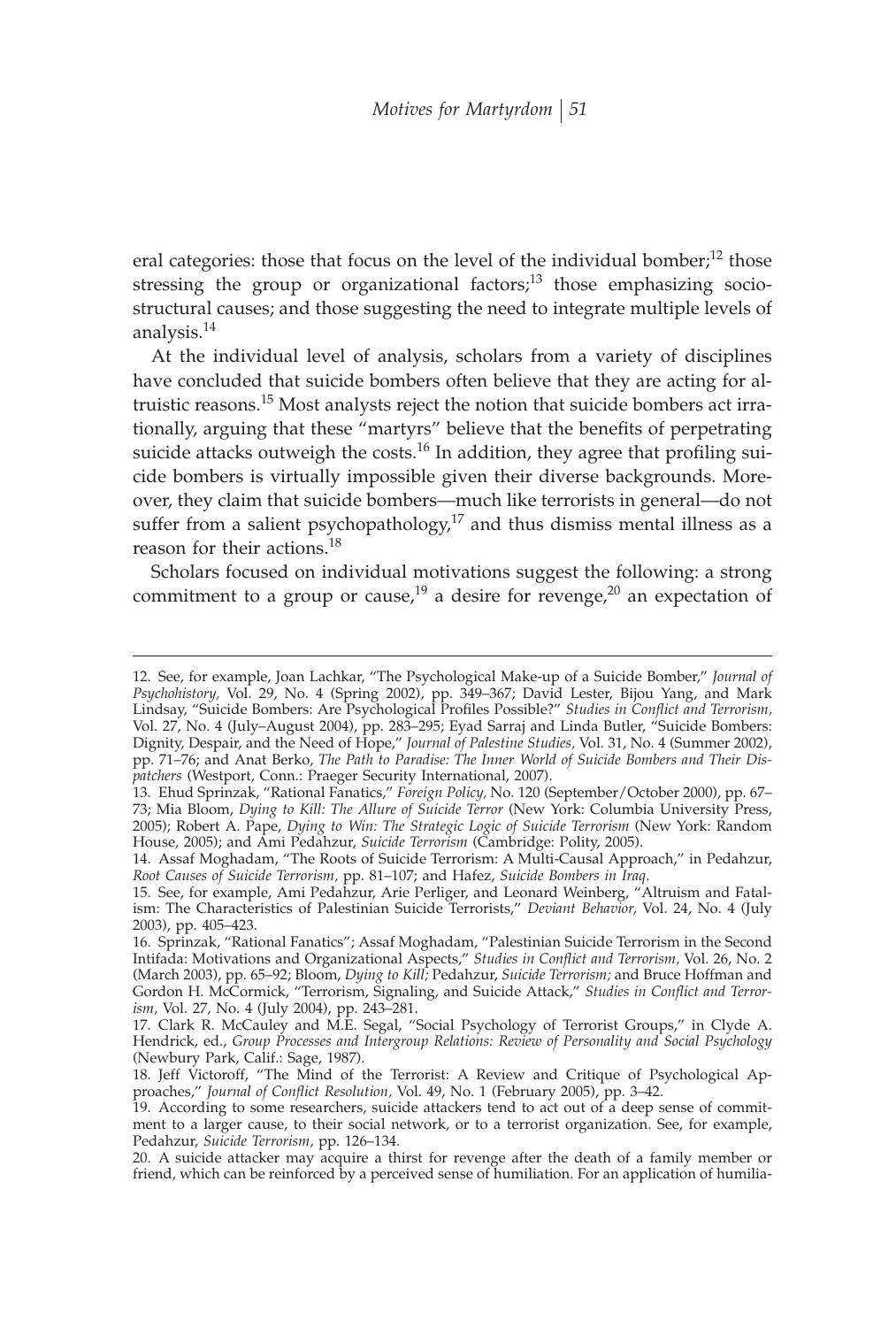benefits after death,<sup>21</sup> and personal crisis.<sup>22</sup> No study, however, has identified either necessary or sufficient conditions for an individual's resort to suicide terrorism, that is, why some highly committed individuals become suicide bombers while others do not, or why revenge leads to suicide terrorism in some cases and not in others. Nor has any study explained the globalization of suicide terrorism.

A second category of studies focuses on the organizational-strategic level of analysis. Building on the theories advanced by Martha Crenshaw, who argues that terrorist organizations believe that violence is the best means to advance their political goals, $23$  several scholars have suggested that terrorist organizations engage in suicide attacks to fulfill rational objectives, ranging from basic survival to sophisticated strategic and tactical plans for success. Suicide terrorism, the argument goes, can weaken an external opponent while strengthening the organization itself. Internally, suicide attacks can strengthen the group because they enhance its perceived need to survive.<sup>24</sup> They may also broaden support among the domestic population.<sup>25</sup> Externally, suicide attacks are a proven strategy to weaken the group's opponent. Robert Pape, for example, argues that their high degree of lethality makes suicide attacks a rational or "logical" choice for organizations and states under certain circumstances, asserting that "the main reason that suicide terrorism is growing is that terrorists have learned that it works."<sup>26</sup> Pape, however, appears to have exaggerated the success rate he ascribes to suicide terrorism.<sup>27</sup> Moreover, as Robert Brym and Bader Araj have noted, characterizing suicide missions as strategically ra-

tion-revenge theory, see Mark Juergensmeyer, *Terror in the Mind of God: The Global Rise of Religious Violence* (Berkeley: University of California Press, 2001).

<sup>21.</sup> Several authors have stressed the expectation of posthumous benefits as a motive for suicide attackers, particularly when the perpetrators of the attacks are Muslims. Such benefits can include the suicide attacker's elevated social status after death, rewards for the family, as well as the attainment of heavenly pleasures in the afterlife.

<sup>22.</sup> Personal crisis appears to be a particularly common motivation among women suicide bombers such as the Chechen Black Widows. Anat Berko and Edna Erez, "'Ordinary People' and 'Death Work': Palestinian Suicide Bombers as Victimizers and Victims," *Violence and Victims,* Vol. 20, No. 6 (December 2005), pp. 603–623.

<sup>23.</sup> Martha Crenshaw, "An Organizational Approach to the Analysis of Political Terrorism," *Orbis,* Vol. 29, No. 3 (Fall 1985), pp. 465–489; and Martha Crenshaw, "Theories of Terrorism: Instrumental and Organizational Approaches," in David C. Rapoport, ed., *Inside Terrorist Organizations* (London: Frank Cass, 1988).

<sup>24.</sup> On the organizational goals of survival and maintenance, see James Q. Wilson, *Political Organizations* (New York: Basic Books, 1973); and Crenshaw, "An Organizational Approach to the Analysis of Political Terrorism."

<sup>25.</sup> Mia M. Bloom, "Palestinian Suicide Bombing: Public Support, Market Share, and Outbidding," *Political Science Quarterly,* Vol. 119, No. 1 (Spring 2004), pp. 61–88; and Bloom, *Dying to Kill.* 26. Pape, *Dying to Win,* p. 61.

<sup>27.</sup> See Moghadam, "Suicide Terrorism, Occupation, and the Globalization of Martyrdom."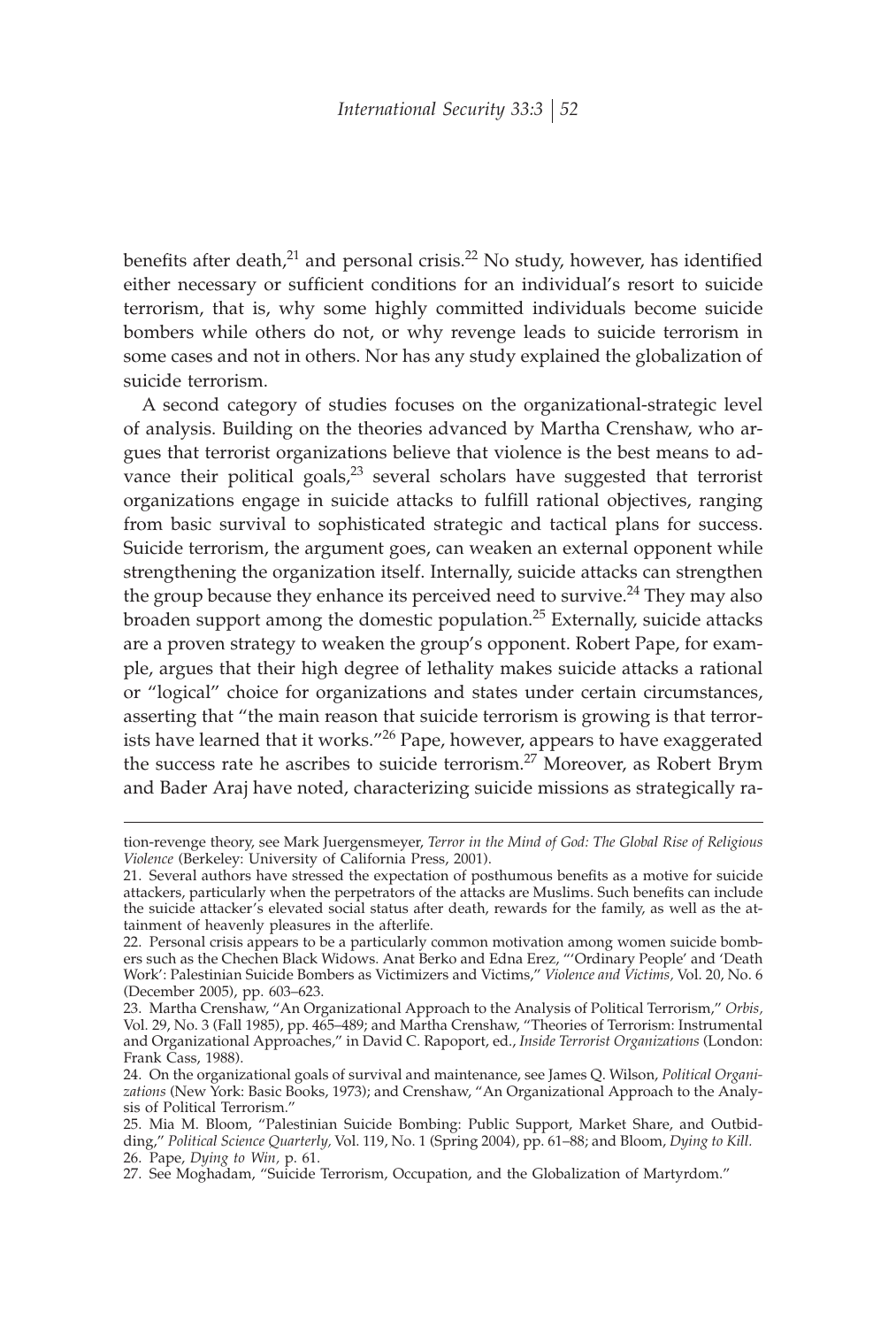tional oversimplifies the complexity of motivations at the organizational level. They find that suicide bombings involve mixed rationales, including the urge for retaliation or the mere existence of opportunities to strike, which can prevail over purely strategic considerations.<sup>28</sup>

A consensus among scholars does exist, however, with regard to the tactical utility of suicide missions. Scholars agree that terrorist groups use suicide attacks because of the disproportionate amount of fear they create in the target population;<sup>29</sup> their ability to boost the groups' morale;<sup>30</sup> and operational benefits, such as their cost efficiency and high precision, as well as the low security risks they pose to the organization at large.<sup>31</sup>

Organizational-strategic explanations have several limitations. They do not explain why, if the benefits of suicide missions are so numerous, many organizations avoid their use; $32$  when a terrorist group is likely to engage in suicide attacks; or their dramatic rise since the turn of the millennium.

The third major category of studies of suicide attacks argues that individuals and organizations will employ suicide terrorism if they are likely to enjoy social support for this tactic. This explanation appears to account for the widespread use of suicide attacks in places such as Israel and Lebanon, where a cult of martyrdom has manifested itself in the veneration of suicide bombers; in the prominent use of heroic and euphemistic labels for suicide attacks and their perpetrators; and in the penetration of the suicide bomber into popular culture, including movies, comics, and plays. Some researchers claim that sustained levels of suicide terrorism depend entirely on strong support among the

<sup>28.</sup> Robert J. Brym and Bader Araj, "Suicide Bombing as Strategy and Interaction: The Case of the Second Intifada," *Social Forces,* Vol. 84, No. 4 (June 2006), pp. 1969–1986.

<sup>29.</sup> Although this is a key feature of all terrorist attacks, suicide attacks further demonstrate the inefficacy of the targeted government, given in part the demoralization of the public and of law enforcement agencies. In addition, the effect of a suicide attack can be particularly traumatizing and long-lasting. See, for example, Keith B. Richburg, "Suicide Bomb Survivors Face Worlds Blown Apart," *Washington Post,* January 31, 2004; and Amos Harel, "Suicide Attacks Frighten Israelis More Than Scuds," *Haaretz,* February 13, 2003.

<sup>30.</sup> Suicide attacks often lead to a sense of moral superiority of the groups' members over their adversaries, which may result in a group's perception that it will eventually prevail over its enemies. See Adam Dolnik, "Die and Let Die: Exploring Links between Suicide Terrorism and Terrorist Use of Chemical, Biological, Radiological, and Nuclear Weapons," Studies in Conflict and Terrorism, Vol. 26, No. 1 (January 2003), pp. 17–35.

<sup>31.</sup> See, for example, Sprinzak, "Rational Fanatics"; and Boaz Ganor, "Suicide Attacks in Israel," in International Policy Institute for Counter-Terrorism (ICT), ed., *Countering Suicide Terrorism* (Herzliyya, Israel: ICT, 2001), pp. 140–154.

<sup>32.</sup> A notable exception to these limitations is found in recent research conducted by Michael Horowitz, who employs adoption capacity theory to argue that groups with higher levels of organizational capital are more likely to adopt suicide terrorism than groups with lower levels of capital. See Michael Horowitz, "Non-State Actors and the Diffusion of Innovations: The Case of Suicide Bombing," unpublished manuscript, Harvard University, July 2008.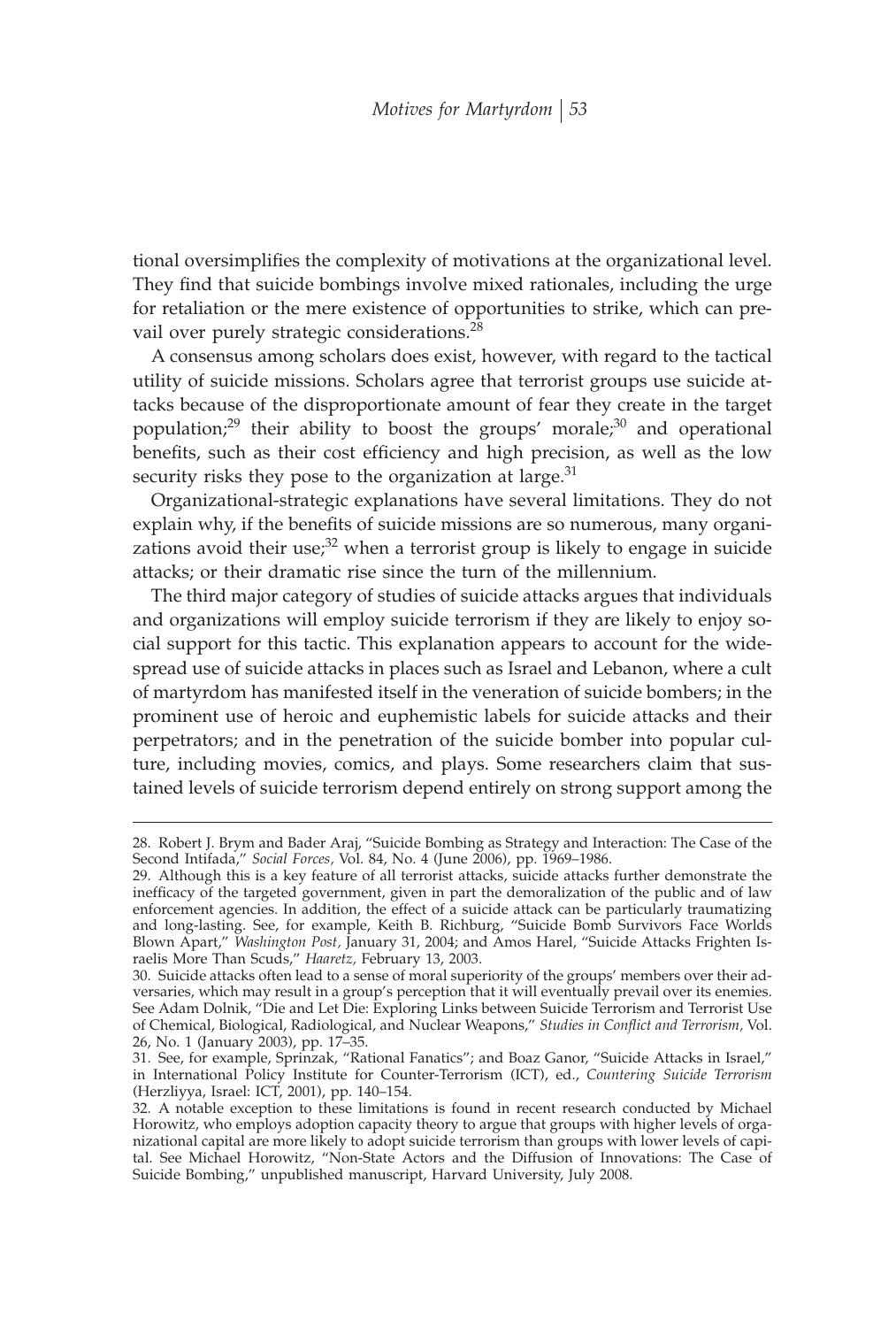attacker's domestic population.<sup>33</sup> In recent years, however, an increasing number of suicide attacks have been carried out in countries where such domestic support appears to be lacking: examples include Afghanistan, Pakistan, and even Iraq. $34$  A culture of martyrdom may influence the suicide bombers in these countries, but increasingly that culture seems to be found in cyberspace rather than in the streets.<sup>35</sup>

Another argument put forward by some scholars is that societies are more inclined to produce suicide bombers when they are subjected to foreign occupation. In the next section I examine the applicability of this "occupation thesis" as well as that of another explanation, the "outbidding thesis," to the globalization of suicide attacks.

#### **OCCUPATION**

In his book *Dying to Win,* Pape argues that the "bottom line is that suicide terrorism is mainly a response to foreign occupation."<sup>36</sup> He defines an occupation as "one in which a foreign power has the ability to control the local government independent of the wishes of the local community."<sup>37</sup> There are three reasons, however, why foreign occupation does not explain many contemporary suicide missions. $38$  First, these attacks increasingly occur in countries where there is no discernible occupation, including Bangladesh, Indonesia, Jordan, Morocco, Pakistan, Saudi Arabia, the United Kingdom, the United States, Uzbekistan, and Yemen. Second, in foreign-occupied countries such as Iraq, the attacks are often not directed at the occupiers themselves who, according to the logic of the occupation thesis, should be the most obvious targets. Many suicide bombings in Iraq, for example, have targeted Kurds, Shiites, and Sufis, in an effort to stir ethnic tensions in the country and delegitimize the Iraqi government in the eyes of Iraqis. Third, even if they do target the occupation forces, many suicide attacks are not carried out by those individuals most directly affected by the occupation. In Iraq, for instance, most attacks against occupation forces are carried out by foreign jihadis from places

<sup>33.</sup> Bloom, *Dying to Kill.*

<sup>34.</sup> See Moghadam, "Suicide Terrorism, Occupation, and the Globalization of Martyrdom," pp. 707–729.

<sup>35.</sup> See, for example, Gabriel Weimann, *Terrorism on the Internet: The New Arena, The New Challenges* (Washington, D.C.: United States Institute of Peace Press, 2006), pp. 64–75; Marc Sageman, *Leaderless Jihad: Terror Networks in the Twenty-First Century* (Philadelphia: University of Pennsylvania Press, 2008), pp. 109–123; and Moghadam, *The Globalization of Martyrdom,* chap. 4. 36. Pape, *Dying to Win,* p. 23.

<sup>37.</sup> Ibid., p. 46.

<sup>38.</sup> For a more extensive critique of Pape's book *Dying to Win,* see Moghadam, "Suicide Terrorism, Occupation, and the Globalization of Martyrdom."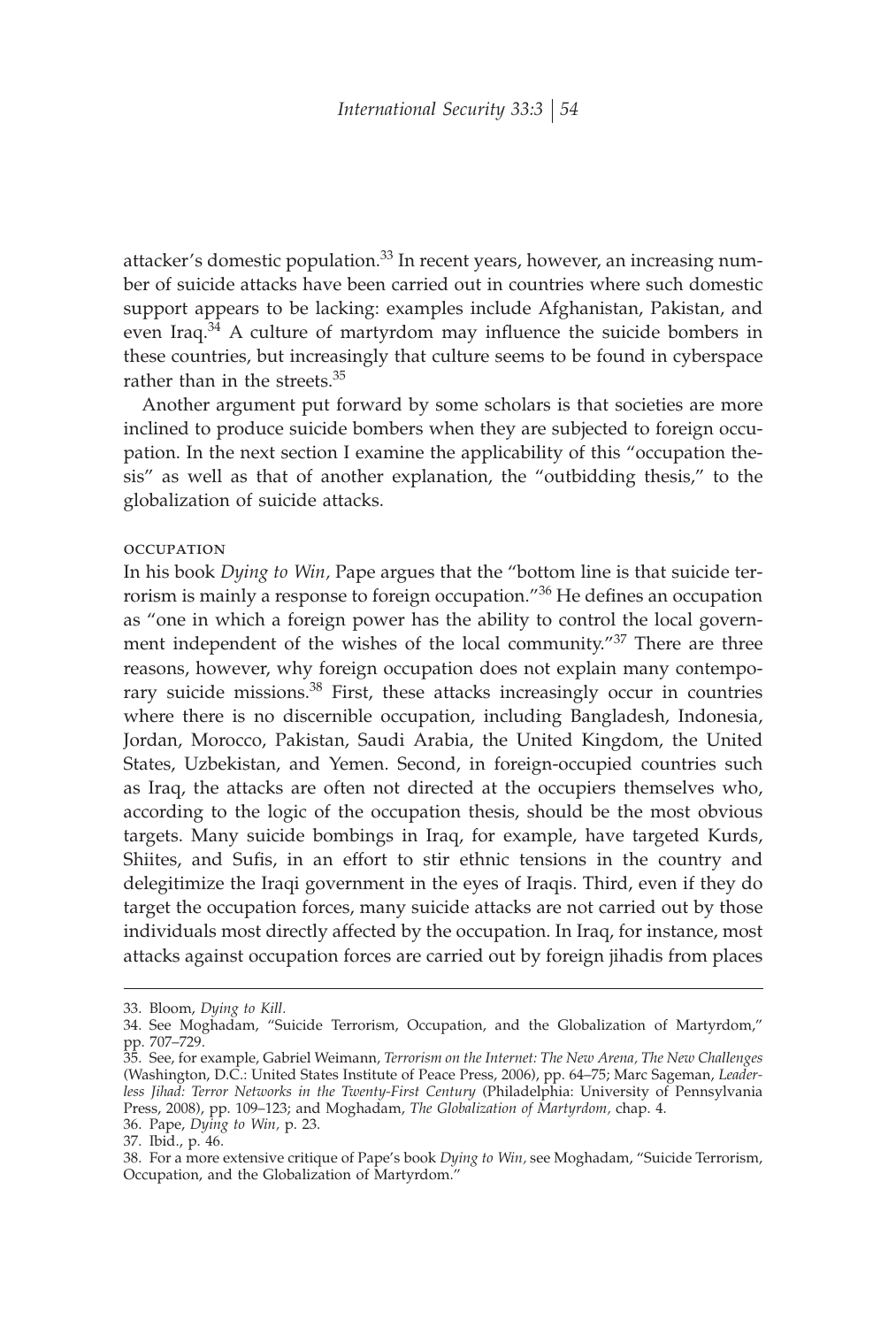such as Kuwait, Libya, Saudi Arabia, and Syria.<sup>39</sup> The perpetrators of the September 11 attacks were from Egypt, Saudi Arabia, and the United Arab Emirates.

Pape's focus on occupation and his dismissal of religion or ideology as important variables are most striking in his discussion of al-Qaida. "For al-Qaeda, religion matters," Pape writes, "but mainly in the context of national resistance to foreign occupation."<sup>40</sup> The evidence, however, does not support Pape's argument. A closer reading of statements issued by al-Qaida leaders suggests that religion plays a more central role in the organization's ideology and mission than Pape would ascribe to it. Osama bin Laden and al-Qaida are engaged in a defensive jihad against what they portray as the "Crusader-Zionist alliance" because they believe that the United States has made a "clear declaration of war on God, his messenger, and Muslims."<sup>41</sup> In a statement from November 2001, bin Laden declared, "This war is fundamentally religious.... Under no circumstances should we forget this enmity between us and the infidels. For, the enmity is based on creed." $42$  In another message, bin Laden went as far as urging Americans to convert to Islam: "A message to the American people: Peace be upon those who follow the right path. . . . I urge you to become Muslims, for Islam calls for the principle of 'there is no God but Allah. $''^{43}$ 

Al-Qaida's understanding of occupation differs from that of Pape. Whereas Pape suggests that foreign occupation consists of "boots on the ground"—or, as he puts it, the ability of a foreign power "to control the local government independent of the wishes of the local community"<sup>44</sup>—al-Qaida's understanding

<sup>39.</sup> In February 2006, for example, Director of National Intelligence John Negroponte confirmed that "extreme Sunni jihadist elements, a subset of which are foreign fighters, constitute a small minority of the overall insurgency, but their use of high-profile suicide attacks gives them a disproportionate impact." See Negroponte, "Statement by the Director of National Intelligence to the Senate Select Committee on Intelligence," 109th Cong., 2d sess., February 2, 2006. As recently as May 2007, for instance, Gen. David Petraeus stated that "80 to 90 percent of the suicide bombers come from outside Iraq." Quoted in Joshua Partlow, "An Uphill Battle to Stop Fighters at Border," *Washington Post,* May 5, 2007.

<sup>40.</sup> Pape, *Dying to Win,* p. 104.

<sup>41.</sup> Osama bin Laden, "Text of Fatwa Urging Jihad against Americans," *Al-Quds al-Arabi* (London), February 23, 1998, quoted in Christopher M. Blanchard, "Al-Qaida: Statements and Evolving Ideology," CRS Report for Congress (Washington, D.C.: Congressional Research Service, Library of Congress, November 16, 2004), Order Code RS21973, p. 3.

<sup>42.</sup> Osama bin Laden, speech broadcast on Al-Jazeera satellite channel television, November 3, 2001. Quoted in "Bin Laden Rails against Crusaders and UN," *BBC News,* November 3, 2001.

<sup>43. &</sup>quot;Statement by Usama bin Ladin," *Waqiaah,* October 26, 2002, quoted in Anonymous [Michael Scheuer], *Imperial Hubris: Why the West Is Losing the War on Terror* (Washington, D.C.: Brassey's, 2004), p. 154.

<sup>44.</sup> Pape, *Dying to Win,* p. 46.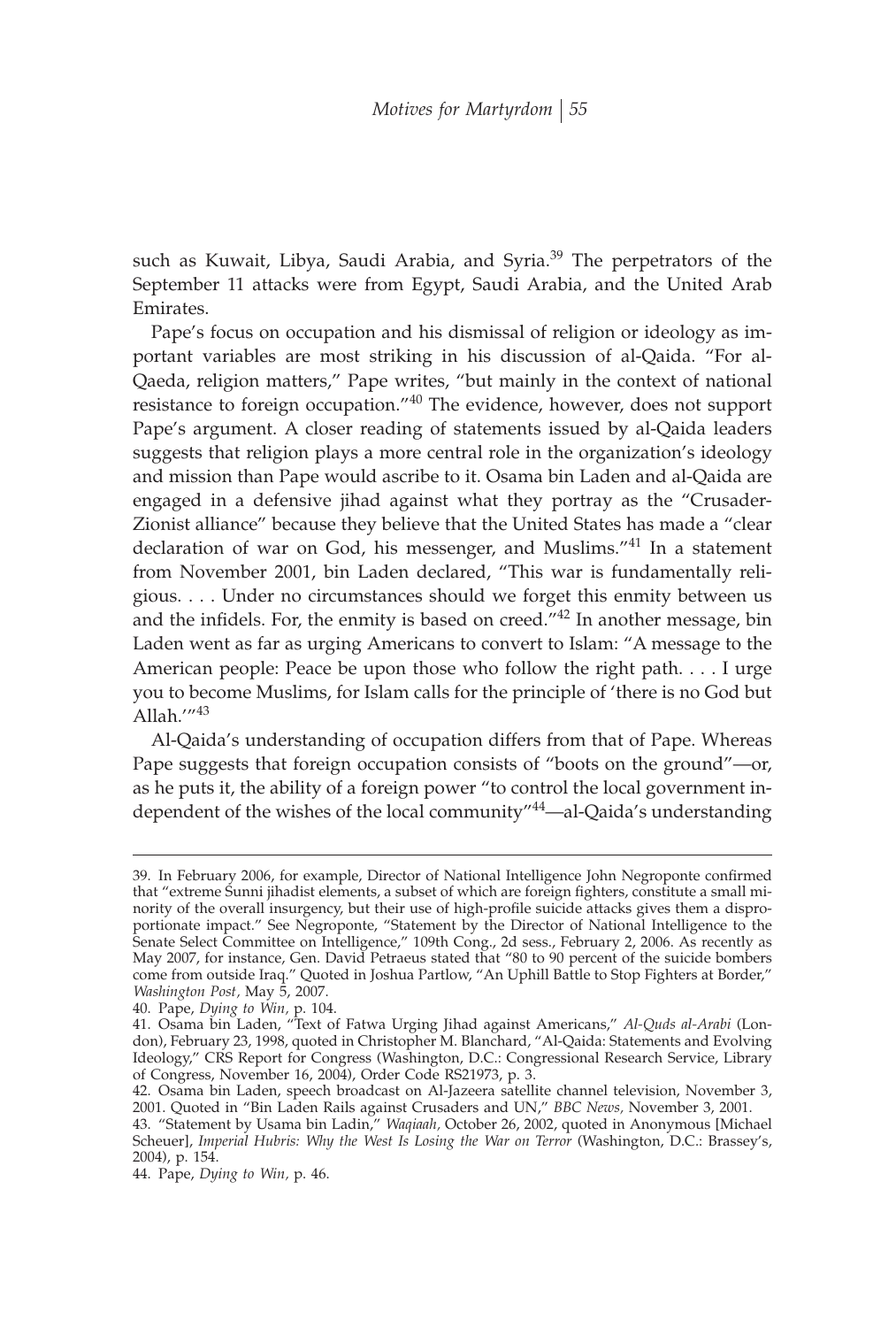of occupation is much broader. It includes a long history of injustices manifested today in the military, religious, political, economic, and cultural humiliation of the larger Muslim world by the "Crusader-Zionist alliance." It is this ideologically inspired definition of occupation that matters most for al-Qaida but that is absent from Pape's analysis.

Pape also does not explain why most suicide missions are perpetrated by groups claiming to act in the name of religion, while attacks by secular organizations have declined in recent years. Although he correctly notes that "modern suicide terrorism is not limited to Islamic fundamentalism,"<sup>45</sup> he does not acknowledge that most such attacks are perpetrated by radical Islamist groups. "Overall," Pape calculates, "Islamic fundamentalism is associated with about half of the suicide terrorist attacks that have occurred from 1980 to 2003."<sup>46</sup> Not included in Pape's count, however, is the high tally of suicide attacks that have occurred in Iraq since the 2003 U.S. invasion—a total of 1,020 such attacks by March 2008. According to my data set, Salafi-jihadist groups were the most dominant perpetrators of suicide missions in Iraq in the five years since the U.S.-led invasion. $47$ 

### **OUTBIDDING**

Mia Bloom posits that terrorist groups may engage in suicide missions because they are trying to compete against other groups for the support of the local population. This tactic, known as "outbidding," is designed to increase the group's "market share" among that community. The thesis thus assumes that suicide bombing campaigns depend on the support of the local population. "In the war for public support," Bloom writes, "when the bombings resonate positively with the population that insurgent groups purport to represent, they help the organization mobilize support. If suicide bombing does not resonate among the larger population, the tactic will fail."<sup>48</sup>

The outbidding thesis appears plausible as an explanation for the adoption of suicide missions by several organizations, including the Popular Front for

<sup>45.</sup> Ibid., p. 16.

<sup>46.</sup> Ibid., p. 17.

<sup>47.</sup> Of the 1,020 suicide attacks in Iraq recorded in the data set, 208 were claimed by Salafi jihadist groups. The next most popular were nationalist-separatist groups, with 11 claimed attacks. Although the perpetrators of 794 attacks in Iraq are still unknown, anecdotal accounts suggest that the overwhelming number of all suicide attacks in Iraq are conducted by Salafi jihadist groups. See, for example, Hafez, *Suicide Bombers in Iraq;* and International Crisis Group, "In Their Own Words: Reading the Iraqi Insurgency," Middle East Report, No. 50 (Brussels: International Crisis Group, February 15, 2006).

<sup>48.</sup> Bloom, *Dying to Kill,* p. 78.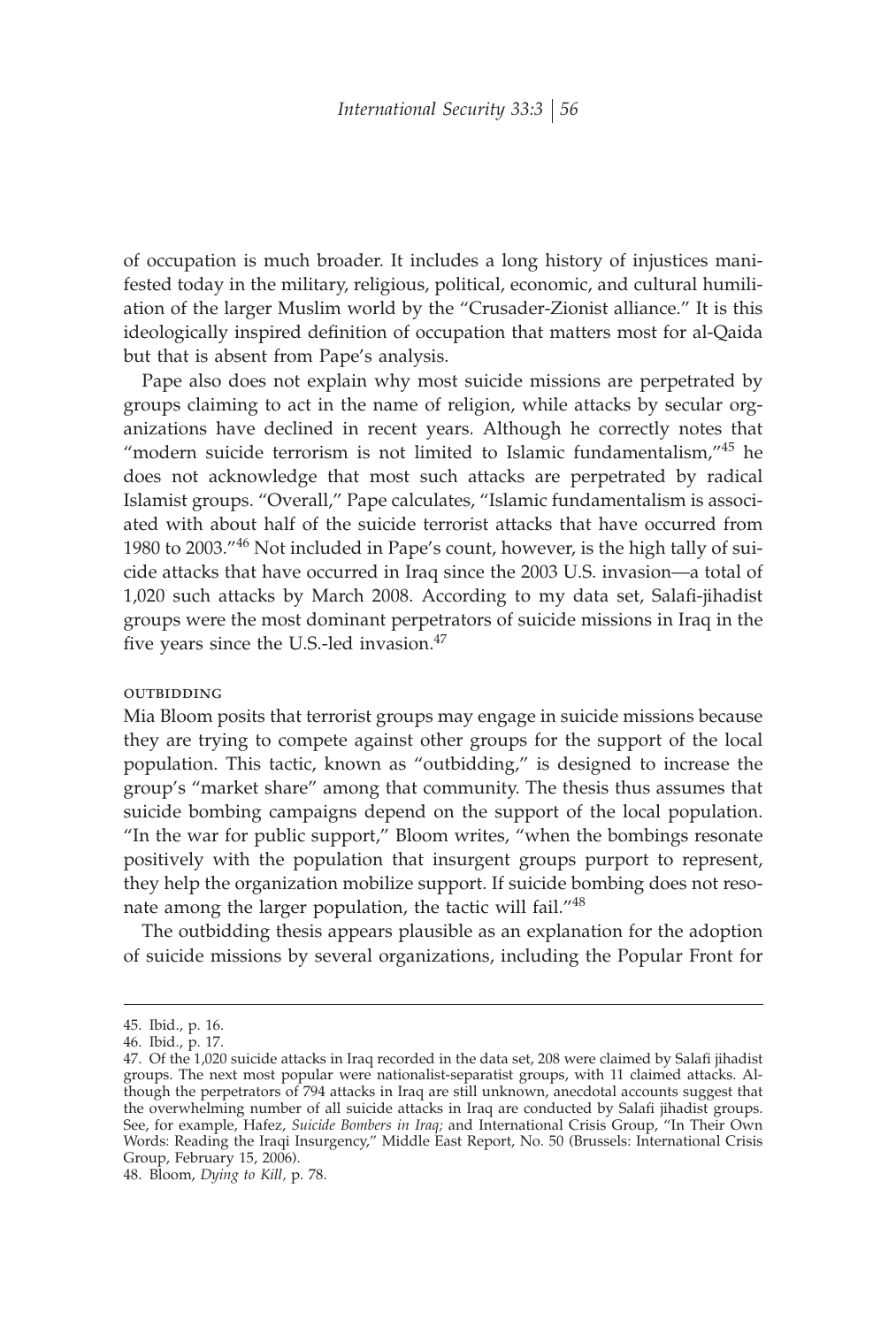the Liberation of Palestine (PFLP), $^{49}$  the Fatah al-Aqsa Martyrs Brigades, $^{50}$  and Amal in Lebanon.<sup>51</sup> The outbidding thesis, however, falls short of providing a satisfactory explanation for the adoption of this tactic in many other cases, including some noted by Bloom in *Dying to Kill.* For instance, it cannot explain why Sri Lanka's Liberation Tigers of Tamil Eelam (LTTE) adopted this tactic only in 1987, at a time when the internal rivalry between radical Tamil organizations had reached its pinnacle with the May 1986 massacre of the Tamil Eelam Liberation Organization (TELO) and the killing of its leader.<sup>52</sup> By that time, the LTTE had eliminated not only the TELO but all of its other rivals as well.

Moreover, Bloom's own findings appear to contradict one of the central assumptions of the outbidding thesis, namely, that groups are vying for the support of the local population. Her own survey data suggest that suicide missions in Sri Lanka are not condoned among the Tamil population. Based on her interviews and polls of "hundreds of Tamils all over Sri Lanka," she found that "there was virtually no support for attacking civilians, regardless of whether they were in Sinhalese territory or in the Tamil regions."<sup>53</sup> Despite this lack of support, the LTTE continued its relentless suicide bombing campaign (including attacks against civilians), apparently undeterred.

The outbidding thesis fits within the traditional paradigm that sees suicide attacks as occurring in the context of long-standing historical conflicts in which a large segment of the population supports the actions of suicide attackers as a legitimate form of resistance designed to achieve self-determination, or at least some degree of autonomy. That paradigm, however, is incompatible with the global jihad being waged by transnational groups such as al-Qaida that are seeking to achieve less defined goals and that are unwilling to compromise. It is for that reason that the notion that suicide attackers are vying for domestic popular support is most problematic with regard to al-Qaida and the global jihad movement.

The London bombers of July 2005, for example, targeted their own fellow citizens. Similarly, a growing number of suicide missions being conducted in Iraq target Iraqis rather than the occupying forces. It is hard to argue that Iraqi

52. Bloom apparently recognizes this problem and does not argue that outbidding has been a factor in the adoption of suicide attacks by the LTTE. See Bloom, *Dying to Kill,* p. 71.

<sup>49.</sup> Bloom, "Palestinian Suicide Bombing."

<sup>50.</sup> See assessment by Ely Karmon, quoted in Christopher Dickey et al., "Inside Suicide, Inc.," *Newsweek,* April 15, 2002, p. 26.

<sup>51.</sup> Martin Kramer, "Sacrifice and Fratricide in Shiite Lebanon," *Terrorism and Political Violence*, Vol. 3, No. 3 (Autumn 1991), pp. 30–47.

<sup>53.</sup> Ibid., p. 67.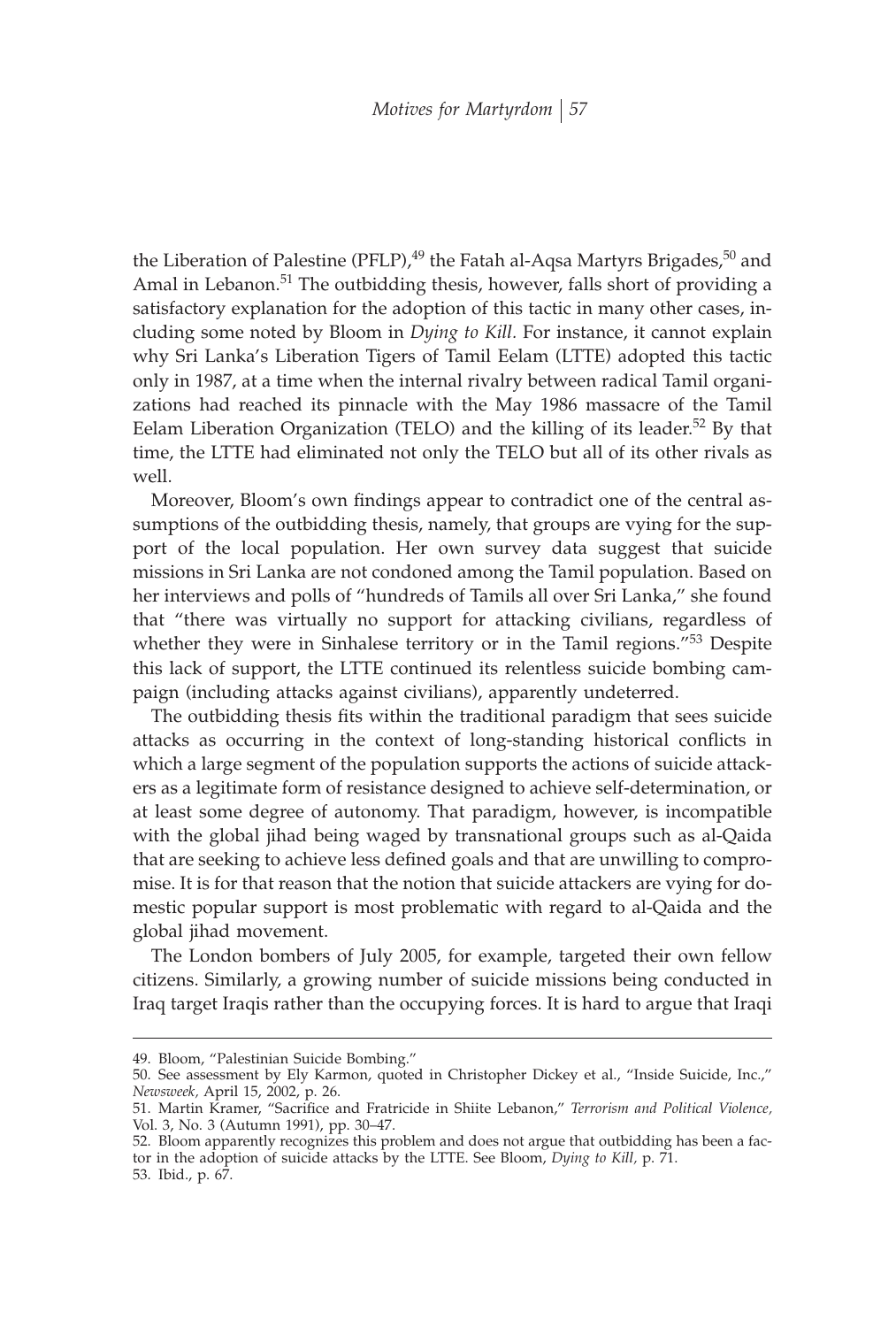suicide attackers are trying to gain the sympathy of the very people in whose midst they are blowing themselves up.

# *Al-Qaida, Salaª Jihad, and Suicide Attacks*

The main reason for the global spread of suicide missions lies in two related and mutually reinforcing phenomena: al-Qaida's transition into a global terrorist actor and the growing appeal of its guiding ideology, Salafi jihad. This argument requires an explanation of two separate issues: first, why and how al-Qaida became a global entity in both outlook and practice; and second, al-Qaida's emphasis on suicide missions as the primary method of terrorist operations.

### al-qaida's global outlook

Three key factors influenced al-Qaida's decision to globalize its operations, the first being the group's core doctrine. As envisioned by Abdullah Azzam, bin Laden's mentor, al-Qaida was designed as the vanguard of an Islamic army similar to an international rapid reaction force that would come to the rescue of Muslims wherever and whenever they were in need. This Muslim legion would be self-perpetuating, generating new waves of Islamic warriors who would fight and defeat infidel and apostate countries the world over.

The second reason for the globalization of al-Qaida was the spread of the "Afghan Arabs," the foreign fighters who flocked to Afghanistan after the Soviet invasion, to other countries beginning in 1988. After the Red Army's withdrawal from Afghanistan, many Afghan Arabs returned to their home countries, where they participated in local jihads against entrenched regimes in countries such as Egypt, Jordan, and Saudi Arabia. Others moved to third countries, including some in Western Europe. Realizing Azzam's dream, many of these Afghan Arabs radicalized and mobilized Muslims in their countries. They regarded themselves as the vanguard that Azzam had foreseen, and many chose violence as their preferred tactic.<sup>54</sup>

Third, al-Qaida based its decision to globalize on a deliberate shift in strategy. Between 1995 and 1996, after heated internal discussions, al-Qaida decided not to attack the "near enemy" (i.e., the local Arab regimes it regarded as apostate), but the "far enemy" (i.e., Western "infidel" countries, above all the United States).<sup>55</sup> This shift in strategy was epitomized when, in 1996, al-Qaida

<sup>54.</sup> Jason Burke, *Al-Qaeda: The True Story of Radical Islam* (London: I.B. Tauris, 2004), p. 290.

<sup>55.</sup> Marc Sageman, "Global Salafi Jihad," statement to the National Commission on Terrorist At-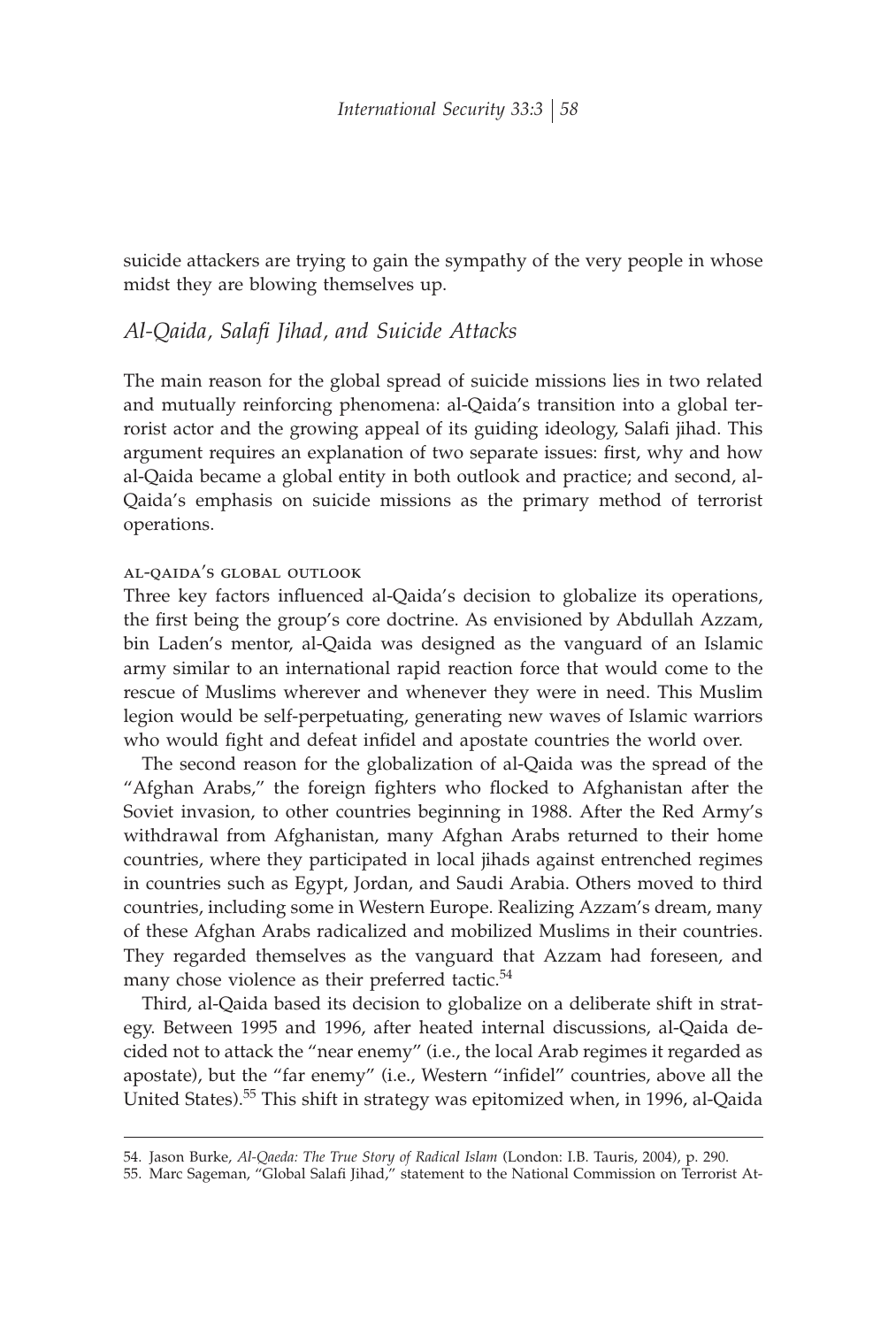declared war on the United States, and again, two years later, when it announced the formation of a global alliance to defeat the "Crusader-Zionist" enemy. Al-Qaida's first major suicide attack, the August 1998 bombings of the U.S. embassies in Nairobi, Kenya, and Dar-es-Salaam, Tanzania, embodied that strategic shift.

### al-qaida and the primacy of suicide attacks

In al-Qaida's tactical arsenal, suicide attacks play a pivotal role. No other tactic symbolizes al-Qaida's tenaciousness and ability to inspire a large number of Muslims worldwide as much as "martyrdom operations," to use the group's euphemistic labeling. Al-Qaida has all but perfected this tactic and institutionalized it to an extent not seen in other terrorist groups. It instilled the spirit of self-sacrifice in the collective psyche of virtually all of its fighters, thus creating a cult of martyrdom that far exceeds the Palestinian and Lebanese cult of death in both scope and depth.

Abdullah Azzam was the first theoretician to succeed in turning martyrdom and self-sacrifice into a formative ethos of future al-Qaida members. It is largely because of him that self-sacrifice has become a moral code that al-Qaida has used to justify suicide missions against its enemies.<sup>56</sup> More than any other individual, Azzam persuaded jihadis in Afghanistan and beyond that those who die for the sake of God (fi sabil Allah) will be rewarded in paradise. Ironically, Azzam understood martyrdom not as involving suicide missions per se, but as the death of any "true" Muslim waging jihad. Such martyrdom would wash away the jihadi's sins and bestow glory upon him.

Death-obsessed Afghan Arabs were so deeply affected by Azzam's thinking that they became a "curious sideshow to the real fighting in Afghanistan," Lawrence Wright observed. "When a fighter fell, his comrades would congratulate him and weep because they were not also slain in battle. These scenes struck other Muslims as bizarre. The Afghans were fighting for their country, not for Paradise or an idealized Islamic community."<sup>57</sup>

Al-Qaida's decision to engage in suicide attacks was also influenced by the Egyptian group al-Jihad and its leader, Ayman al-Zawahiri. Years before Zawahiri and al-Jihad formally joined al-Qaida in 2001, the Egyptian organization had employed suicide missions as a terrorist tactic. In August 1993 a sui-

tacks upon the United States, July 9, 2003; and Fawaz A. Gerges, *The Far Enemy: Why Jihad Went Global* (Cambridge: Cambridge University Press, 2005).

<sup>56.</sup> Reuven Paz, interview by author, Washington, D.C., July 17, 2006.

<sup>57.</sup> Lawrence Wright, *The Looming Tower: Al-Qaeda and the Road to 9/11* (New York: Vintage, 2007), p. 125.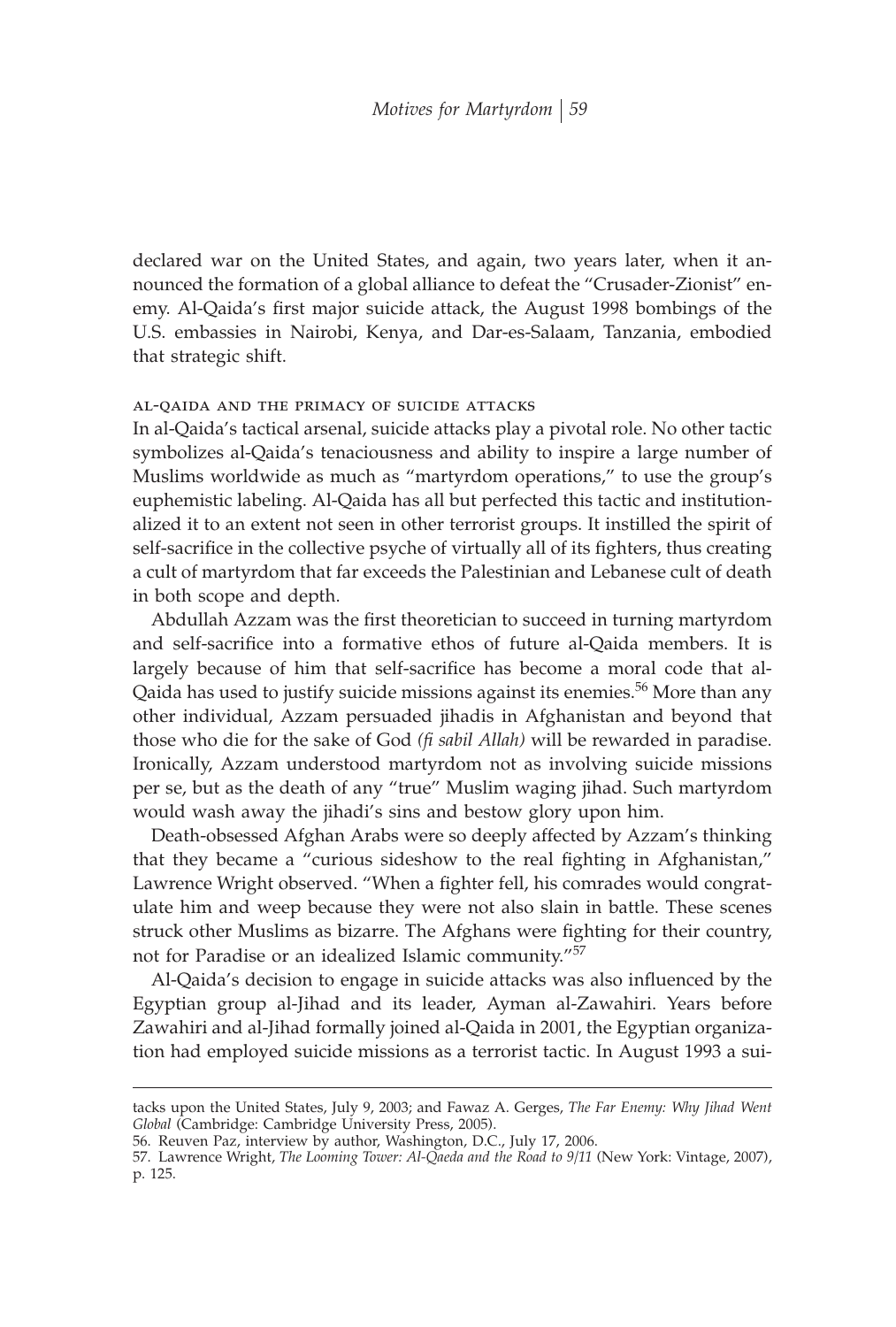cide bomber smashed his explosives-laden motorcycle into the car of Egypt's interior minister, Hassan al-Alfi, who nevertheless survived the attack.<sup>58</sup> On November 19, 1995, al-Jihad staged another attack, this one at the Egyptian embassy in Islamabad, Pakistan, involving two assailants, including one suicide bomber. Sixteen people were killed.

In interviews with Fawaz Gerges, former jihadis confirmed that Zawahiri's advocacy of suicide bombings fundamentally influenced bin Laden's adoption of this tactic. The spectacular nature of al-Qaida's suicide attacks, they told him, were adopted from al-Jihad, which had always used extremely lethal and psychologically damaging attacks to differentiate itself from its jihadist rival in Egypt, the al-Gama'a al-Islamiyya.<sup>59</sup>

When pressed to explain the use of suicide bombers—a tactic still considered taboo, especially when used against fellow Muslims—Zawahiri stated that these martyrs represented a "generation of mujahideen that has decided to sacrifice itself and its property in the cause of God. That is because the way of death and martyrdom is a weapon that tyrants and their helpers, who worship their salaries instead of God, do not have."<sup>60</sup> Zawahiri made a claim that many other supporters of suicide attacks would repeat: the suicide attacker does not kill himself for personal reasons, but sacrifices himself for God. He is therefore not committing suicide, but achieving martyrdom. It was a game of words, but it provided justification for hundreds of future suicide bombers to emulate these early *shuhada.*

In August 1996, bin Laden formally declared war against the United States, imploring Muslim youths to sacrifice themselves. Seeking religious justification, bin Laden ties the longing for martyrdom to verses from the Quran, hadith, and poems. According to bin Laden, "Our youths believe in paradise after death. They believe that taking part in fighting will not bring their day nearer, and staying behind will not postpone their day either. Exalted be to Allah who said: 'And a soul will not die but with the permission of Allah, the term is fixed' (Aal Imraan:  $3:145$ ). . . . Our youths took note of the meaning of the poetic verse: 'If death is a predetermined must, then it is a shame to die cowardly.'" Bin Laden then highlights a number of sayings that together describe the rewards of the martyr in Paradise:

Allah, the Exalted, also said: "And do not speak of those who are slain in Allah's way as dead; nay, they are alive, but you do not perceive" (Bagarah;

<sup>58.</sup> The group al-Jihad is also known as Egyptian Islamic Jihad. Some authors dispute that al-Jihad was responsible for the attempt on al-Alfi's life and blame the al-Gama'a al-Islamiyya instead.

<sup>59.</sup> Gerges, *The Far Enemy,* pp. 142–143.

<sup>60.</sup> Quoted in Wright, *The Looming Tower,* pp. 248–249.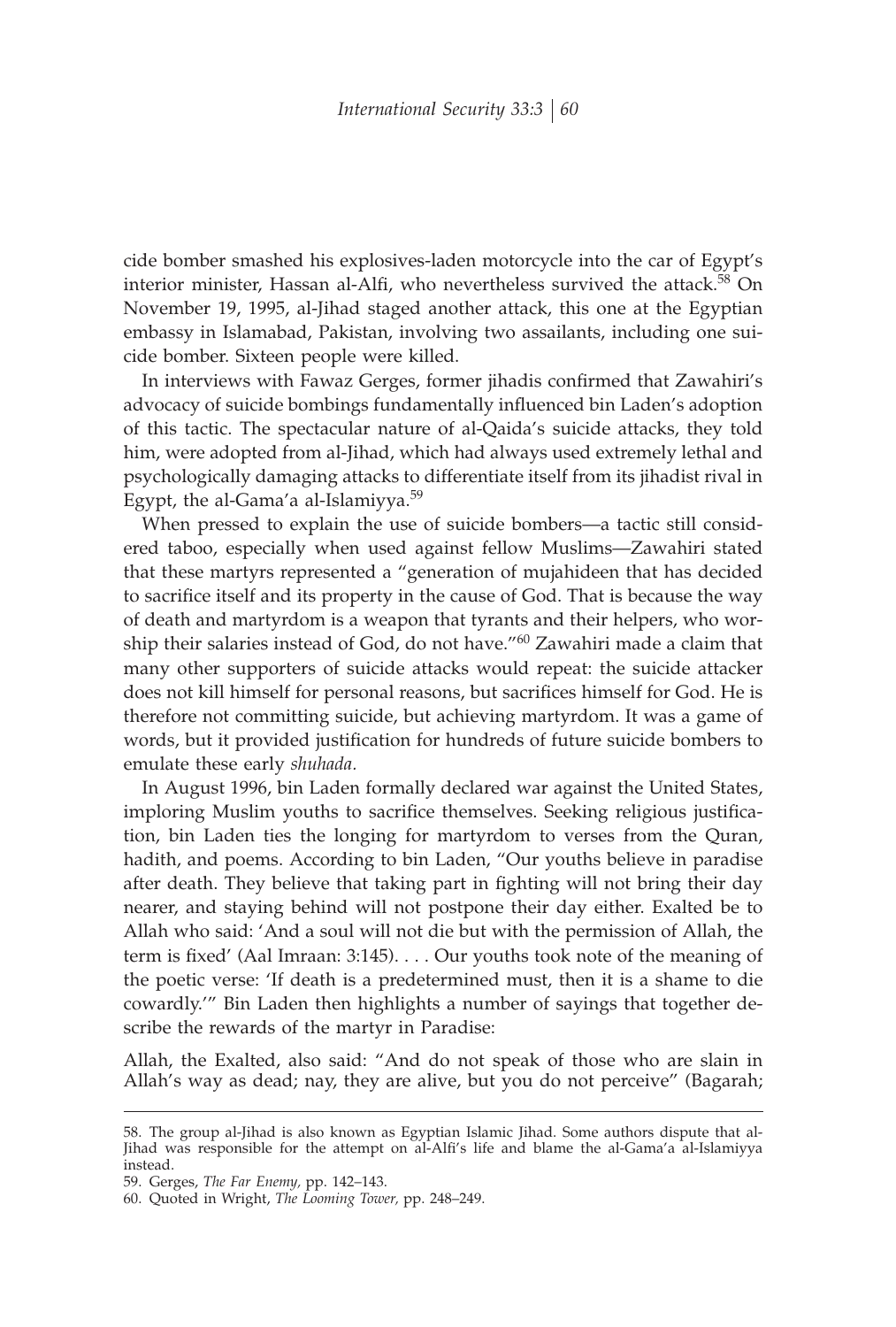2:154).... And: "A martyr will not feel the pain of death except like how you feel when you are pinched" (Saheeh Al-Jame' As-Sagheer). He also said: "A martyr's privileges are guaranteed by Allah; forgiveness with the first gush of his blood, he will be shown his seat in paradise, he will be decorated with the jewels of belief (Imaan), married off to the beautiful ones, protected from the test in the grave, assured security in the day of judgement, crowned with the crown of dignity, a ruby of which is better than this whole world (Duniah) and its entire content, wedded to seventy-two of the pure Houries (beautiful ones of Paradise) and his intercession on the behalf of seventy of his relatives will be accepted."

Bin Laden goes on to praise the courage of youths willing to sacrifice themselves, suggesting that through death, young Muslims will prevail in the struggle against the "Crusaders": "Those youths know that their rewards in fighting you, the USA, is double than their rewards in fighting someone else not from the people of the book. They have no intention except to enter paradise by killing you."<sup>61</sup>

Al-Qaida's emphasis on suicide missions was on display in its Afghan training camps. A document found in an al-Qaida safe house in Afghanistan titled "Goals and Objectives of Jihad," for example, ranked the goal of "attaining martyrdom in the cause of God" second only to "establishing the rule of God on earth." Another document listed two "illegitimate excuses" for leaving jihad as "love of the world" and "hatred of death."<sup>62</sup>

Bin Laden sought to spread the virtues of martyrdom through videotapes and statements on the internet. In 2004, for instance, he urged his followers to "become diligent in carrying out martyrdom operations; these operations, praise be to God, have become a great source of terror for the enemy.... These are the most important operations."<sup>63</sup>

The use of suicide attacks is also a logical outcome of al-Qaida's desire to maximize the pain and suffering of its enemies in a protracted struggle. In his 2001 book, *Knights under the Prophet's Banner,* Zawahiri writes, "If our goal is comprehensive change and if our path, as the Koran and our history have shown us, is a long road of jihad and sacrifices, we must not despair of repeated strikes and recurring calamities."<sup>64</sup> He adds that there is a need within

<sup>61. &</sup>quot;Bin Laden's Fatwa," *PBS Online Newshour,* August 8, 1996, http://www.pbs.org/newshour/ terrorism/international/fatwa\_1996.html.

<sup>62.</sup> C.J. Chivers and David Rhode, "Turning Out Guerrillas and Terrorists to Wage a Holy War," *New York Times,* March 18, 2002.

<sup>63.</sup> Quoted in Blanchard, "Al-Qaida: Statements and Evolving Ideology," p. 10.

<sup>64.</sup> Ayman al-Zawahiri, *Knights under the Prophet's Banner* (London: Al-Sharq al-Awsat, 2001), part 11. The book was serialized in the London-based magazine *Al-Sharq al-Awsat* between December 2 and December 10, 2001, and translated by the Foreign Broadcast Information Service (FBIS), FBIS-NES-2001-1202.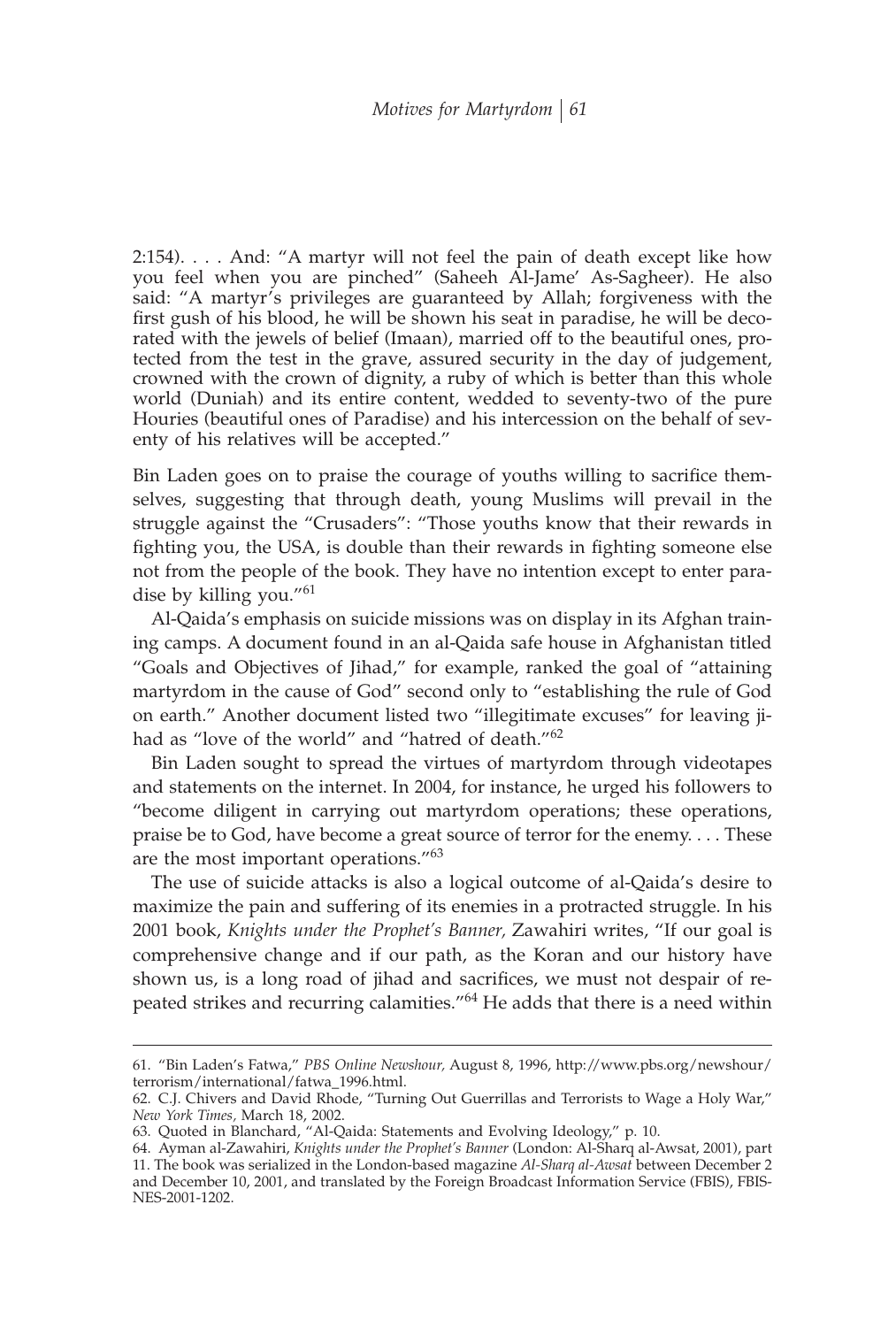the jihadist movement to offset the power of the Muslims' enemies, whose numbers and capabilities have risen tremendously, as did "the quality of their weapons, their destructive powers, their disregard for all taboos, and disrespect for the customs of wars and conflict."<sup>65</sup> To address this asymmetry, Zawahiri suggests a number of steps, including "concentrat[ing] on the method of martyrdom operations as the most successful way of inflicting damage against the opponent and the least costly to the mujahidin in terms of casualties."<sup>66</sup>

### SALAFI JIHAD AND SUICIDE ATTACKS

The Salafi jihad is a radical offshoot movement with roots in a broader Islamist trend known as Salafism, as well as in Wahhabism and Qutbist factions of the Muslim Brotherhood.<sup>67</sup> Salafis have adopted a strict interpretation of Islamic religious law, and their doctrine centers around a more literal understanding of the concept of *tawhid* (the unity of God) than does that of ordinary Muslims. For Salafis, the unity of God—a concept adhered to by all Muslims—extends to the belief that all man-made laws must be rejected because they interfere with the word and will of God. Salafis reject the division of religion and state and believe that only the *salaf*—the Prophet himself and his companions—led lives in accordance with God's will. Only by emulating that lifestyle can Muslims reverse the decline of Islam.

Whereas ordinary Salafis believe that God's word should be spread by *dawa* alone—the nonviolent call to Islam by proselytizing—Salafi jihadists advocate waging violent jihad. This advocacy of violence leads to four main points of contention between the two groups: unlike Salafis, Salafi jihadists elevate jihad to the same level as the five pillars of Islam; they engage in *takfir*, the process of labeling fellow Muslims as infidels *(kufr)*, thus justifying violence against them; they condone the targeting of civilians; and they support the use of suicide operations.<sup>68</sup>

Salafi jihadists believe that suicide operations against "infidels" and "apostates" (i.e., non-Muslim heretics and nominally Muslim "traitors") represent the ultimate form of devotion to God and the optimal way to wage jihad. They present jihad and self-sacrifice as the antithesis to everything the West stands

<sup>65.</sup> Ibid.

<sup>66.</sup> Ibid.

<sup>67.</sup> Wahhabism is a puritanical strand of Islam closely related to Salafism, which is common in Saudi Arabia.

<sup>68.</sup> Quintan Wiktorowicz, "Anatomy of the Salafi Movement," Studies in Conflict and Terrorism, Vol. 29, No. 3 (May 2006), pp. 207–239.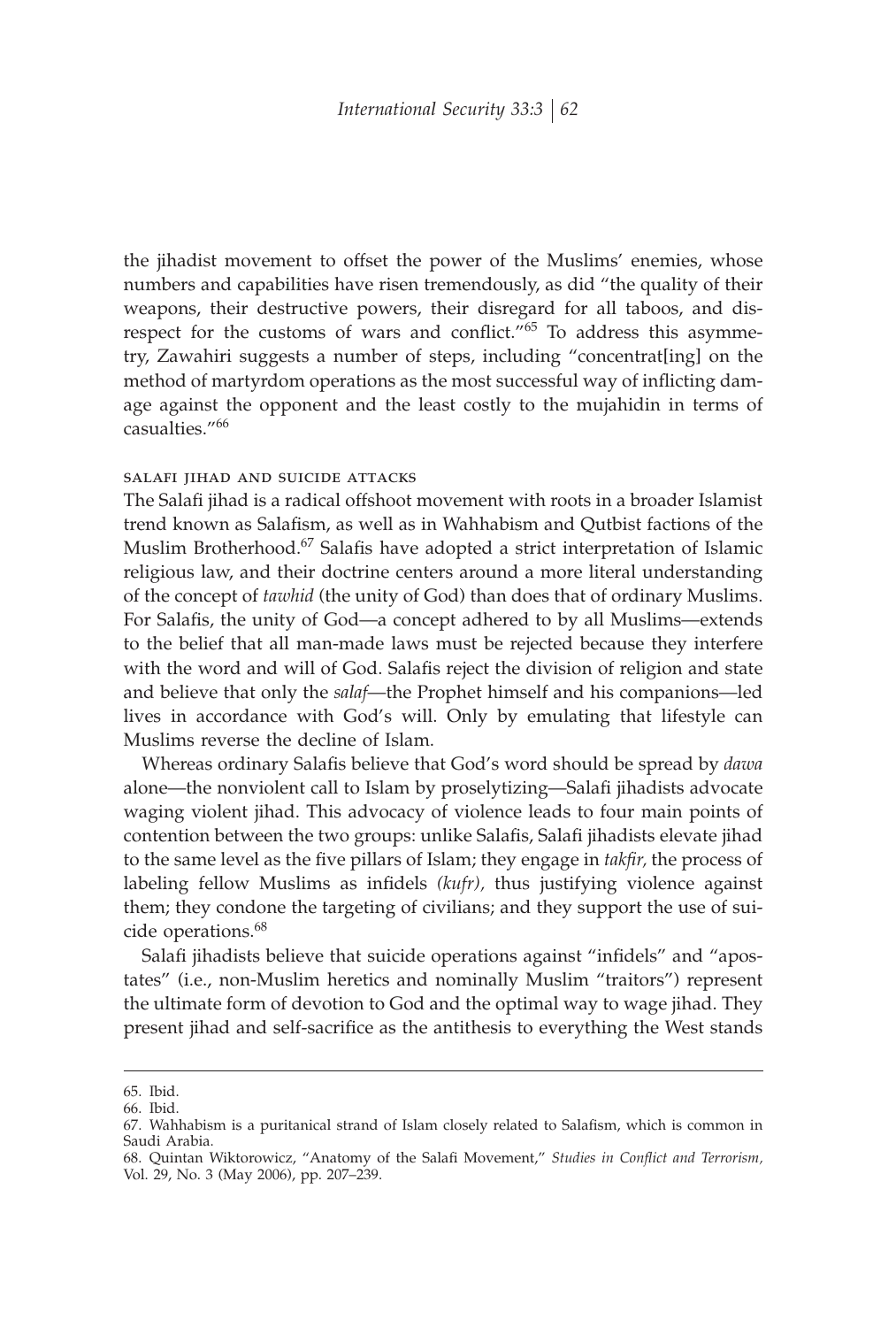for—hence the mantra, "The West loves life, while true Muslims love death." In the words of Abu Ayman al-Hilali, a key interpreter of bin Laden's ideas on Salafi jihadist websites, "First we have to acknowledge a basic fact, proved by experience and reality, already acknowledged by the enemy, which is that the vital contradiction to the Zionist and American enemy is the doctrine of Jihad and Martyrdom (Istishhad)."<sup>69</sup>

In certain mosques, Salafi jihadist preachers such as Abu Hamza al-Mazri and Omar Bakri Muhammed led thousands of Muslim youths to develop a cult-like fascination with martyrdom. Other preachers are active mainly on the internet, providing legitimation for "martyrdom operations." Because Islam forbids the taking of one's own life, Salafi jihadists draw a conceptual distinction between suicide and martyrdom, arguing that those committing ordinary suicide do so for personal reasons, such as distress or depression; in contrast, martyrs die primarily for the sake of God, but also for the greater good of the Muslim community.

Although statistical evidence for the growth of Salafi jihad is scant, there is ample anecdotal evidence of its increasing popularity among both men and women<sup>70</sup> in general,<sup>71</sup> and in Europe,<sup>72</sup> the Middle East,<sup>73</sup> Central Asia,<sup>74</sup> Southeast Asia, $75$  and Africa<sup>76</sup> in particular.

In this study, the rise of the Salafi jihad and its growing influence on suicide missions are examined through a coding of the fifty groups that employed them from December 1981 through March 2008 as part of their guiding ideol-

<sup>69.</sup> Cited in Reuven Paz, "Qa'idat Al-Jihad: A New Name on the Road to Palestine" (International Policy Institute for Counter-Terrorism, May 7, 2002), http://www.global-report.co.il/prism/ ?l-en&a-4959.

<sup>70.</sup> On women, see, for example, Sebastian Rotella, "European Women Join Ranks of Jihadis," *Los Angeles Times,* January 10, 2006; and Katharina von Knop, "The Female Jihad: Al-Qaida's Women," *Studies in Conflict and Terrorism, Vol. 30, No. 5 (May 2007), pp. 397–414.* 

<sup>71.</sup> See, for example, Gilles Kepel, *Jihad: The Trail of Political Islam* (Cambridge, Mass.: Harvard University Press, 2002); and Olivier Roy, *Globalized Islam: The Search for a New Ummah* (New York: Columbia University Press, 2004).

<sup>72.</sup> Kathryn Haahr, "Emerging Terrorist Trends in Spain's Moroccan Communities," *Terrorism Monitor,* Vol. 4, No. 9 (May 4, 2006), pp. 1–2; Pascale Combelles Siegel, "Radical Islam and the French Muslim Prison Population," *Terrorism Monitor,* Vol. 4, No. 15 (July 27, 2006), pp. 1–2; and Lorenzo Vidino, "The Danger of Homegrown Terrorism to Scandinavia," *Terrorism Monitor,* Vol. 4, No. 20 (October 19, 2006), pp. 5–6.

<sup>73.</sup> On the Middle East, see, for example, Marc Sageman, *Understanding Terror Networks* (Philadelphia: University of Pennsylvania Press, 2004).

<sup>74.</sup> See, for example, Anar Valiyev, "The Rise of Salafi Islam in Azerbaijan," *Terrorism Monitor*, Vol. 3, No. 13 (July 1, 2005), pp. 6–7.

<sup>75.</sup> See International Crisis Group, "Indonesia Backgrounder: Why Salafism and Terrorism Mostly Don't Mix," Asia Report, No. 83 (Brussels: International Crisis Group, September 13, 2004).

<sup>76.</sup> Douglas Farah, "Salafists, China, and West Africa's Growing Anarchy" (Alexandria, Va.: International Assessment and Strategy Center, December 7, 2004).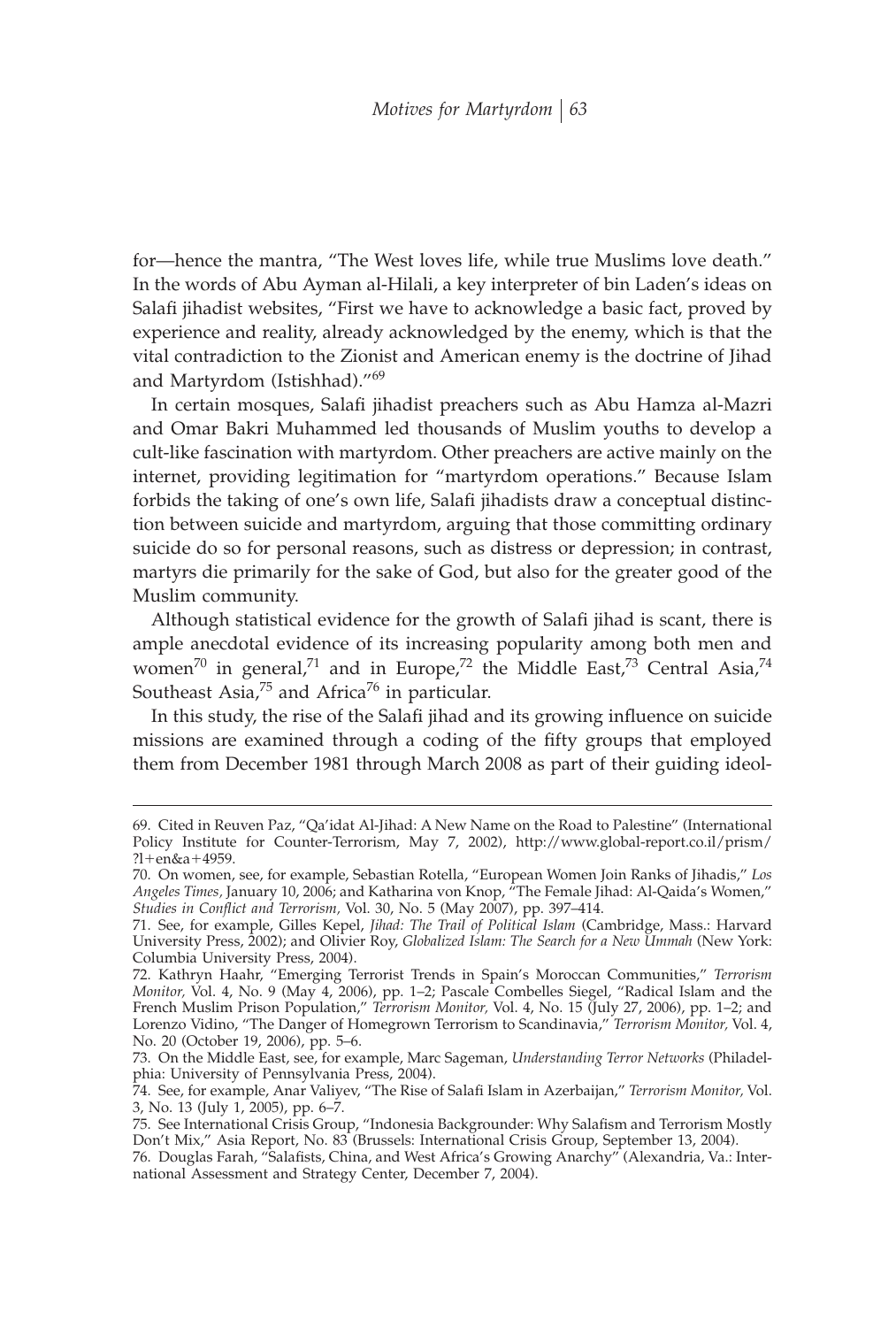ogy or doctrine (see table 1). In all, 1,857 such attacks took place. To be coded as Salafi jihadist, a group must be a Sunni Islamic group to which at least one of the following characteristics must also apply:  $(1)$  affiliation with and/or adherence to al-Qaida was reflected in the group's name; $77$  (2) the group had "internalized the worldview of al-Qaida and global jihad"; $^{78}$  (3) the group engaged in violence to overthrow an Islamic regime and create a transnational caliphate in its stead; $79$  or (4) the group engaged in the labeling of some other Muslims as heretics.<sup>80</sup>

My analysis of the data yields the following findings: of the 788 suicide attacks from December 1981 to March 2008 in which the identity of the group could be identified, Salafi jihadist groups carried out 37.7 percent—more than any other group. They were followed by nationalist-separatist groups with 18.5 percent and hybrid groups with 17.8 percent. One thousand sixty-nine attacks (57.6 percent) were perpetrated by organizations whose identities remain unknown. Of these, however, 795 (74.4 percent) occurred in Iraq, where the vast majority of organizations conducting suicide bombings are known to be Salafi jihadist. $81$  The bulk of suicide missions in the "unknown" category were therefore likely carried out by Salafi jihadist groups, too.

More important, according to the following criteria, Salafi jihadist groups have assumed the leadership among groups that employ this modus operandi: number of suicide attacks, number of organizations engaged in suicide attacks, total number of fatalities, and average number killed per attack. In 1997, for example, none of the groups that undertook suicide missions were Salafi jihadist. In 1998 a quarter of the groups that employed this tactic adhered to Salafi jihadist ideology. After 2004, at least half of all groups conducting suicide missions adhered to Salafi jihadist ideology in every given year.

The growing ascendancy of Salafi jihadist groups among groups employing suicide attacks is paralleled by the relative decline in the importance of groups

<sup>77.</sup> An example would be the group al-Qaida in Iraq.

<sup>78.</sup> This assessment is based on the best judgment of a group of eight terrorism experts at the RAND Corporation. See Angel Rabasa, Peter Chalk, Kim Cragin, Sara A. Daly, Heather Gregg, Theodore W. Krasik, Kevin A. O'Brien, and William Rosenau, *Beyond Al-Qaeda, Part 1: The Global Jihadist Movement,* and *Part 2: The Outer Rings of the Terrorist Universe* (Santa Monica, Calif.: RAND,  $2006$ ).

<sup>79.</sup> This excludes groups such as Hamas, which engages primarily in violence against Israel, a non-Muslim state, but has generally avoided systematic attacks against the Palestinian Authority (prior to Hamas's electoral victory in 2006) for fear of sparking a civil war.

<sup>80.</sup> *Takfir* is not generally practiced by mainstream Islamist groups and not even by all Salafi jihadists. Those groups and individuals who do practice this form of excommunication, however, are exclusively Salafi jihadist.

<sup>81.</sup> See International Crisis Group, "In Their Own Words"; and Hafez, *Suicide Bombers in Iraq.*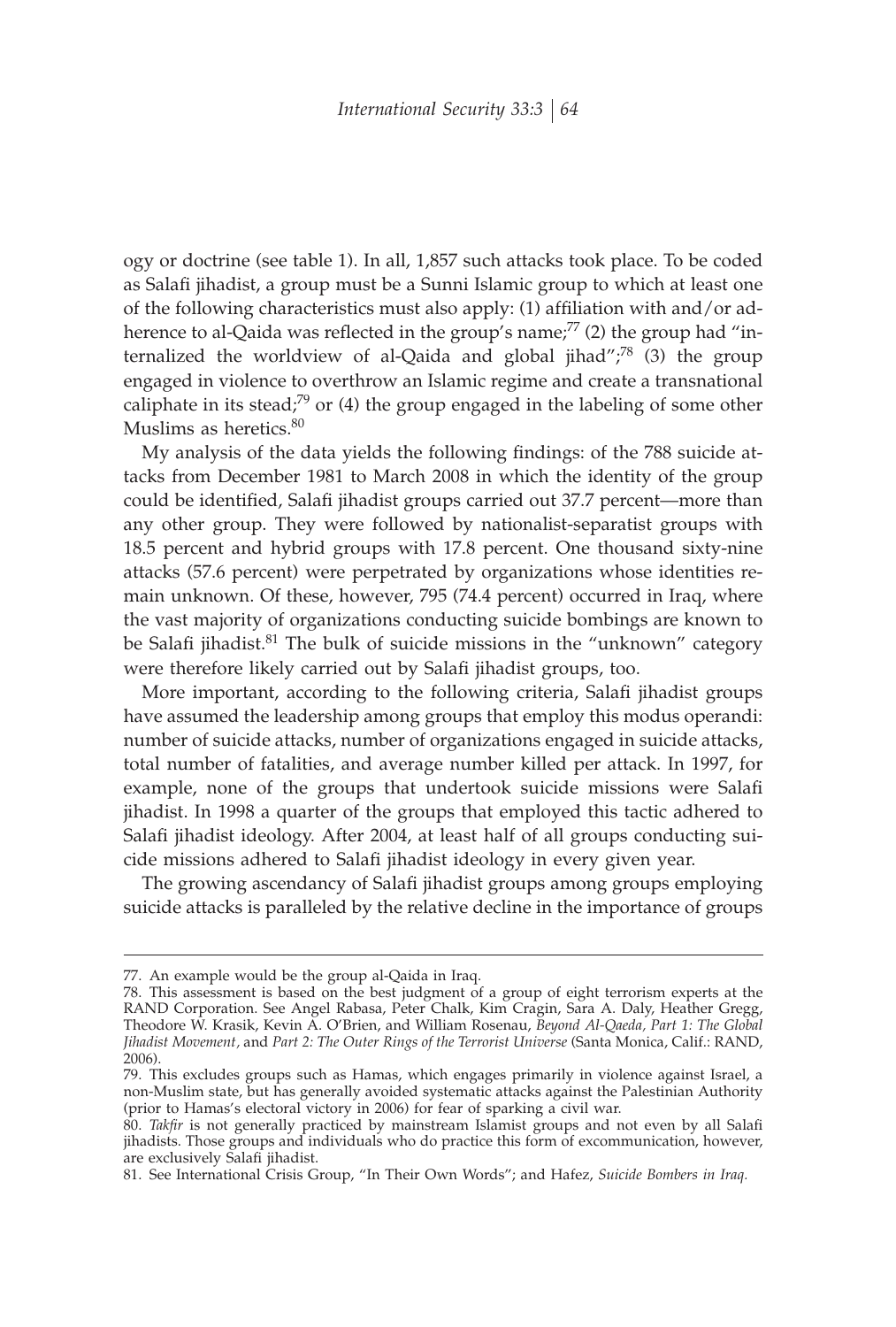Table 1. Ideological Affiliation of Groups Conducting Suicide Attacks, December 1981 through March 2008

| Organizations                                         | Ideology  | Organizations                                                     | Ideology    |
|-------------------------------------------------------|-----------|-------------------------------------------------------------------|-------------|
| Al Dawa <sup>1</sup>                                  | <b>SH</b> | Jemaah Islamiyya <sup>24</sup>                                    | SJ          |
| Al Jihad <sup>2</sup>                                 | SJ        | Jund al-Sham (Army of the                                         | SJ          |
| Al-Gama'a al-Islamiya <sup>3</sup>                    | SJ        | Levant) $25$                                                      |             |
| Al-Qaida                                              | SJ        | Kashmir Separatists <sup>26</sup>                                 | H           |
| Al-Qaida in Iraq <sup>4</sup>                         | SJ        | Kurdistan Workers Party                                           | M/NS        |
| Al-Qaida in the Islamic Magreb <sup>5</sup>           | SJ        | Lashkar-e-Jhangvi                                                 | SJ          |
| Amal                                                  | <b>SH</b> | Lashkar-e-Taibeh <sup>28</sup>                                    | SJ          |
| Ansar al-Islam <sup>6</sup>                           | SJ        | Lebanese Liberation                                               | U           |
| Ansar Allah                                           | <b>SH</b> | Organization <sup>29</sup>                                        |             |
| Ansar al-Sunnah <sup>7</sup>                          | SJ        |                                                                   | <b>NS</b>   |
| Armed Islamic Group <sup>8</sup>                      | SJ        | Liberation Tigers of Tamil Eelam<br>Mujahideen Army <sup>30</sup> | H.          |
| As-Sirat al-Moustaquim <sup>9</sup>                   | SJ        | Mujahideen Shura Council <sup>31</sup>                            | SJ          |
| <b>Chechen Separatists</b>                            | н         | Mujahideen Youth Movement <sup>32</sup>                           | SJ          |
| Chechen Separatists-Arbi                              | н         | Palestinian Islamic Jihad                                         | MI/NS       |
| Barayev                                               |           | Partisans of the Sunni                                            | U           |
| Chechen Separatists-Karachaev<br>Jamaat <sup>11</sup> | U         | Popular Front for the Liberation<br>of Palestine                  | M/NS        |
| Chechen Separatists-Ramzan<br>Akhmadov                | н         | Popular Resistance Committees<br>Qari Zafar Group <sup>33</sup>   | MI/NS<br>SJ |
| Fatah                                                 | <b>NS</b> | Revolutionary People's                                            | M           |
| ${\sf Hamas}^{13}$                                    | MI/NS     | <b>Liberation Party</b>                                           |             |
| Hezballah                                             | <b>SH</b> | Riyad us-Saliheyn Martyrs'                                        | н           |
| Hizb-i-Islami <sup>14</sup>                           | SJ        | Brigade <sup>34</sup>                                             |             |
| Hizb-ul Mujahideen <sup>15</sup>                      | SJ        | Saddam Loyalists                                                  | <b>NS</b>   |
| Hizb-ut-Tahrir <sup>16</sup>                          | SJ        | Shields of Islam                                                  | U           |
| 17<br>Islamic Army in Iraq                            | MI/NS     | Soldiers of the Prophet's                                         | SJ          |
| 18<br><b>Islamic Courts Union</b>                     | H.        | Companion                                                         |             |
| Islamic Jihad of Uzbekistan <sup>19</sup>             | SJ        | Syrian Baath Organization                                         | <b>NS</b>   |
| Islamic Movement of<br>Uzbekistan <sup>20</sup>       | SJ        | Syrian Social Nationalist Party<br>Taliban                        | M/NS<br>H.  |
| Islamic State of Irag <sup>21</sup>                   | SJ        | Tawhid wal Jihad <sup>35</sup>                                    | SJ          |
| Jaish-e-Muhammad                                      | SJ        | Tehrik-i-Taliban <sup>36</sup>                                    | H           |
| Jamatul Mujahedin                                     | SJ        |                                                                   | U           |
| Bangladesh <sup>23</sup>                              |           | Victory and Jihad in Greater<br>Syria <sup>37</sup>               |             |

SOURCES: The following sources were used to ascertain the ideological or doctrinal orientation of groups that employ suicide terrorism: The Terrorism Knowledge Base (TKB) of the Memorial Institute for the Prevention of Terrorism (MIPT); the 2005 Country Reports on Terrorism, published by the U.S. Department of State's Office of the Coordinator for Counterterrorism; Angel Rabasa, Peter Chalk, Kim Cragin, Sara A. Daly, Heather Gregg, Theodore W. Krasik, Kevin A. O'Brien, and William Rosenau, *Beyond Al-Qaeda,* Part 1: *The Global Jihadist Movement,* and Part 2: *The Outer Rings of the Terrorist Universe* (Santa Monica, Calif.: RAND, 2006); and anecdotal information, when the first three sources did not provide sufficient information to establish ideological identity. The TKB integrates data from the RAND Terrorism Chronology and RAND-MIPT Terrorism Incident databases; the Terrorism Indictment database; and DFI International's research on terrorist organizations. On March 21, 2008, the MIPT announced via email to subscribers of the TKB newsletter that the TKB would "cease operations on March 31, 2008, and elements of the system will be merged with the Global Terrorism Database, managed by the National Consortium for the Study of Terrorism and Responses to Terrorism (START) at the University of Mary-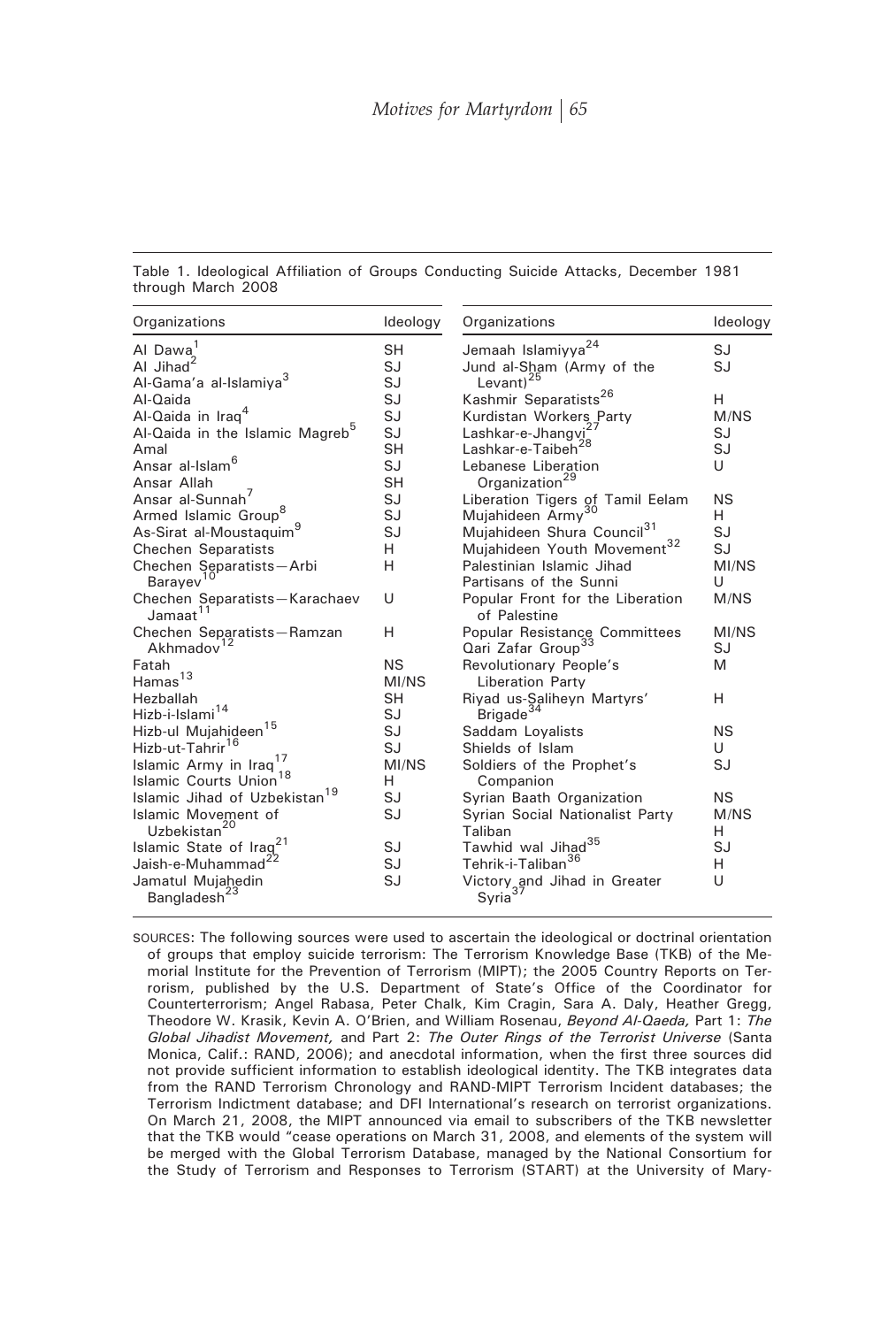land." The TKB website (http://www.tkb.org) is not longer accessible. The RAND studies detail information on the ideological affiliation of jihadist groups. The assessments made in the two RAND studies are based on the consensus agreement of eight RAND terrorism experts.

- NOTE: Groups are coded as hybrid (H), Marxist (M), mainstream Islamist (MI), nationalistseparatist (NS), Shiite (SH), Salafi jihadist (SJ), unknown (U) groups, as well as in combinations (e.g., MI/NS or M/NS). Hybrid organizations comprise members who have adopted a Salafi jihadist ideology as well as those who seem to be motivated primarily by ethnonationalist and separatist concerns. Groups coded as mainstream Islamist groups, such as Hamas and Palestinian Islamic Jihad, differ from Salafi jihadist groups in that they participate in the political process—something that Salafi jihadist groups consider heretical, given that all power must derive from God, not from the electorate. In addition, mainstream Islamist groups do not engage in *takfir*—the labeling of other Muslims as *kufr,* or heretics. Salafi jihadists, all of whom are Sunnis, consider the Shiite stream of Islam to be heretical.
- <sup>1</sup>Al-Dawa conducted at least three suicide attacks in Kuwait between 1983 and 1985. According to the Terrorism Knowledge Base (TKB), al-Dawa is a Shiite organization.
- $2$ Al-Jihad was led by Ayman al-Zawahiri. The group formally merged with al-Qaida in June 2001.
- $3$ Although the al-Gama'a al-Islamiyya has recently distanced itself from al-Qaida, it was one of the prominent Salafi jihadist groups during the 1990s and a major influence on al-Qaida.
- 4 Al-Qaida in Iraq is a franchise of al-Qaida. The group was formerly known as Tawhid wal Jihad.
- <sup>5</sup>Al-Qaida in the Islamic Maghreb is a franchise of al-Qaida. The group was formerly known as the Salafist Group for Call and Combat.
- <sup>6</sup> Ansar al-Islam seeks the violent overthrow of Iraqi Kurdistan and conversion of the province into an Islamist state. A faction of Ansar al-Islam split off and established Tawhid wal Jihad. According to *GlobalSecurity.org,* Ansar al-Islam "has close links to and support from al-Qaida. Al-Qaida and Usama Bin Laden participated in the formation and funding of the group, which has provided safe haven to al-Qaida in northeastern Iraq." See "Ansar al Islam (Supporters of Islam)," *GlobalSecurity.org,* http://www.globalsecurity.org/military/world/ para/ansar\_al\_islam.htm.
- <sup>7</sup> According to the TKB, Ansar al-Sunnah (Followers of the Tradition) is an Iraqi jihadist group dedicated to the establishment of an Islamic state in Iraq based on sharia law. It seeks to achieve this objective by defeating coalition forces and the foreign occupation. Taken from "Group Profile: Ansar Al-Sunnah Army," *Terrorism Knowledge Base.* On Ansar al-Sunnah's Salafi roots, see also Mohammed M. Hafez, "Suicide Terrorism in Iraq: A Preliminary Assessment of the Quantitative Data and Documentary Evidence," *Studies in Conflict and Terrorism,* Vol. 29, No. 6 (September 2006), pp. 591–619; International Crisis Group, "In Their Own Words: Reading the Iraqi Insurgency," Middle East Report, No. 50 (Brussels: International Crisis Group, February 15, 2006); and Michael Eisenstadt and Jeffrey White, "Assessing Iraq's Sunni Arab Insurgency," *Policy Focus,* No. 50 (Washington, D.C.: Washington Institute for Near East Policy, December 2005), pp. 1–39.

8 The Armed Islamic Group engages in *takfir.* See Rabasa et al., *Beyond Al-Qaeda,* Part 2, p. 28.

<sup>9</sup>As-Sirat al-Moustaquim is the cell responsible for the 2003 Casablanca bombings. It is sometimes referred to as Salafia Jihadiya. A panel of eight experts at the RAND Corporation concluded that Salafia Jihadiya has "internalized the Al-Qaida worldview of Global Jihad." See Rabasa et al., *Beyond Al-Qaeda,* Part 1, pp. xxii, 2, 79. Information also taken from "Group Profile: Salafia Jihadia," *Terrorism Knowledge Base.* There are persistent reports that As-Sirat al-Moustaquim/Salafia Jihadiya does not exist as a group, but is a term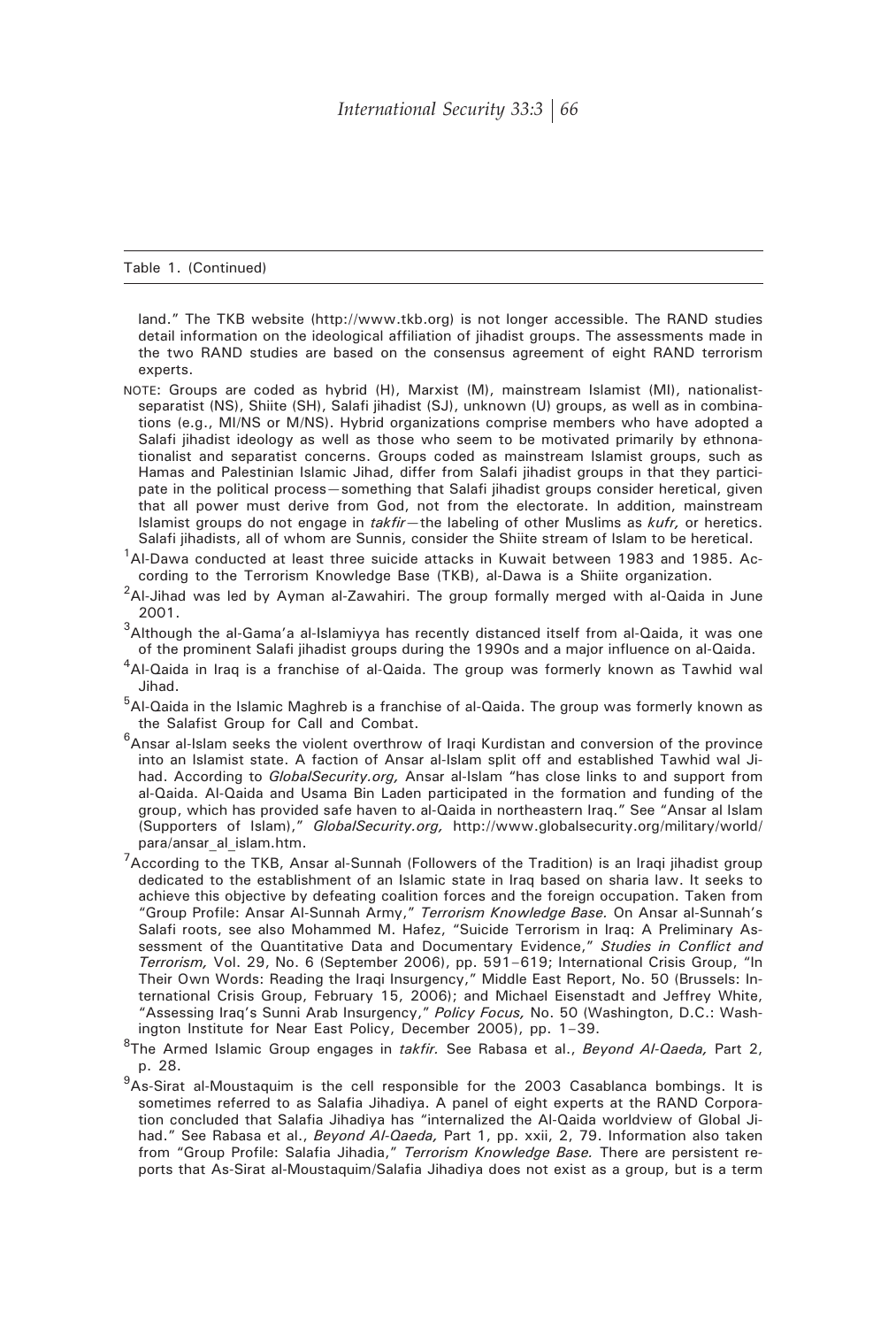invented by Moroccan authorities. There is little doubt, however, that the cell responsible for the bombings was driven by Salafi jihadist ideology. For a discussion of the controversy over the existence of Salafia Jihadiya, see Thomas Renard, "Moroccan Crackdown on Salafiya Jihadiya Recruitment of Foreign Fighters for Iraq," *Terrorism Focus,* Vol. 5, No. 27 (July 23, 2008), p. 5.

- 10<br><sup>10</sup>According to the Haifa database, on June 7, 2000, a truck bomb driven by two Chechen suicide bombers (one male and one female) exploded in Alkhan Yurt, targeting an OMON (Special Forces Police) unit. Chechen separatists under the leadership of Arbi Barayev, who are also known as the Special Purpose Islamic Regiment (SPIR), claimed responsibility. According to the Terrorism Knowledge Base, the primary objective of SPIR is the liberation of Chechnya and the formation of an independent Chechen state. However, the Islamic fighters also promoted a more radical strain of Islam and a desire to install a fundamentalist Islamic republic governed by Sharia law in Chechnya. Taken from "Group Profile: Special Purpose Islamic Regiment (SPIR)," *Terrorism Knowledge Base.*
- $11$ Chechen separatists under the leadership of Karachaev sent three suicide bombers to detonate themselves in coordinated attacks near the Russian border with Chechnya. They killed 20 and wounded about 140. The purpose of the attacks remains unknown. No additional information was available about the group.
- $12$ The Chechen separatist group led by Ramzan Akhmadov was responsible for six suicide attacks in June and July 2000. Although information is to determine whether the group is Salafi jihadist in character is insufficient, Akhmadov was known as a radical Islamist and was likely influenced by Wahhabism. Like other Chechen terrorist groups, this group likely comprised both Salafi jihadists as well as more nationalist elements.
- $13A$ lthough Hamas's origins extend to the Muslim Brotherhood, its primary goal is the elimination of Israel. Hamas has resisted the adoption of al-Qaida's doctrine of global jihad, and it does not engage in *takfir.* Its unwillingness to adopt al-Qaida's worldview of global jihad has elicited several heated exchanges between al-Qaida's deputy leader, Ayman al-Zawahiri, and the Hamas leadership. Zawahiri has appealed to Hamas—and to the Muslim Brotherhood at large—not to participate in the democratic process because he and other Salafi jihadists believe that power derived from the electorate rather than from God is heretical. For additional information, see Reuven Paz, "The Islamic Debate over Democracy: Jihadi-Salafi Responses to Hamas' Victory in the Palestinian Elections," Project for the Research of Islamist Movements (PRISM), Occasional Papers, Vol. 4, No. 1 (Herzliya, Israel: PRISM, January 2006); and Stephen Ulph, "Al Zawahiri Takes Hamas to Task," *Terrorism Focus,* Vol. 3, No. 9 (March 7, 2006), p. 1.
- $14$ Hizb-i-Islami is led by Gulbuddin Hekmatyar, who is believed to be allied with Osama bin Laden. Its goal is the end of occupation in Afghanistan and the establishment of an Islamist state there. See "Hizb-i Islami Gulbuddin," *GlobalSecurity.org,* http://www.globalsecurity .org/security/profiles/hizb-i\_islami\_gulbuddin.htm/.
- <sup>15</sup>Although Hizb-ul Mujahideen has ties with Salafi jihadist groups, including Lashkar-e-Taibeh, its primary focus is the liberation of Kashmir and its accession to Pakistan. Taken from "Group Profile: Hizbul Mujahideen (HM)," *Terrorism Knowledge Base.* It is also tied to Jamaat-i-Islami, the mainstream Islamist party, and the equivalent of the Muslim Brotherhood in Pakistan.
- $16$ Hizb ut-Tahrir was responsible for a suicide attack at the entrance to a children's clothing store in the local market in Tashkent, Uzbekistan, on March, 29, 2004. According to *GlobalSecurity.org,* Hizb ut-Tahrir al-Islami (Islamic Party of Liberation) is "a radical Islamic political movement that seeks 'implementation of pure Islamic doctrine' and the creation of an Islamic caliphate in Central Asia. . . . Its basic aim was struggle with infidels and the organization of a universal caliphate embracing all Islamic countries. . . . The political struggle is manifested in the struggle against the disbelieving imperialists, to deliver the Ummah from their domination and to liberate her from their influence by uprooting their intellectual,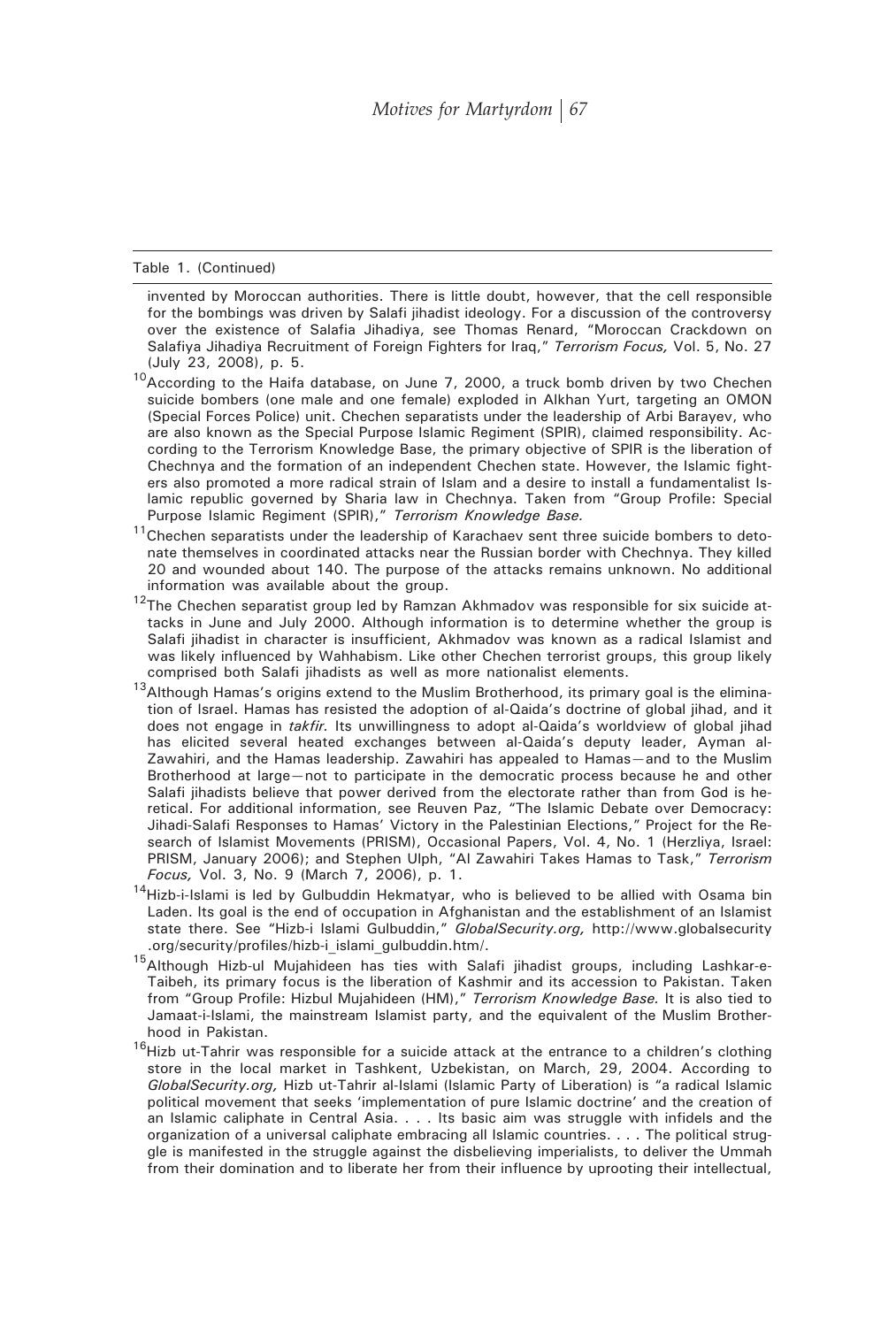cultural, political, economic and military roots from all of the Muslim countries." See "Hizb ut-Tahrir Al-Islami (Islamic Party of Liberation)," *GlobalSecurity.org,* http://www .globalsecurity.org/military/world/para/hizb-ut-tahrir.htm.

 $17$ The TKB does not provide sufficient information to determine whether the Islamic Army in Iraq is a Salafi jihadist organization. According to Mohammed Hafez, the Islamic Army in Iraq is both nationalist and Islamist. Hafez, *Suicide Bombers in Iraq: The Strategy and Ideology of Martyrdom* (Washington, D.C.: United States Institute of Peace Press, 2007).

<sup>18</sup>The Somali Islamic Courts Union consists of members with a mainstream Islamist orientation as well as Salafi jihadists with suspected ties to al-Qaida. "The Supreme Islamic Courts Union/al-Ittihad Mahakem al-Islamiya (ICU)," *GlobalSecurity.org,* http://www.globalsecurity .org/military/world/para/icu.htm/.

 $19$ The Islamic Jihad of Uzbekistan openly declared its participation in the "global jihad" and is a splinter group of the Salafi jihadist Islamic Movement of Uzbekistan. See "Islamic Jihad Group of Uzbekistan," *GlobalSecurity.org,* http://www.globalsecurity.org/security/profiles/ islamic\_jihad\_group\_of\_uzbekistan.htm/.

 $20$ The Islamist Movement of Uzbekistan has "internalized the Al-Qaida worldview of Global Jihad." Rabasa et al., *Beyond Al-Qaeda,* Part 1, pp. xxii, 2, 79.

<sup>21</sup>The Islamic State of Iraq is the successor organization to the Salafi jihadist Mujahideen Shura Council and is dominated by al-Qaida in Iraq.

 $22$ Jaish-e-Muhammad has "internalized the al-Qaida worldview of Global Jihad." Rabasa et al., *Beyond Al-Qaeda,* Part 1, pp. xxii, 2, 79.

<sup>23</sup>According to the TKB, "Jamatul Mujahedin Bangladesh (JMB) is a terrorist group dedicated to removing the country's secular government and imposing a Taliban-inspired Islamic theocracy in its place. In addition to calling for an Islamic state based on Sharia law, JMB has denounced the U.S.-led invasion of Iraq, warning President [George W.] Bush and British Prime Minister [Tony] Blair to leave all Muslim countries." Taken from "Group Profile: Jamatul Mujahedin Bangladesh (JMB)," *Terrorism Knowledge Base.*

 $^{24}$ Jemaah Islamiyya has "internalized the Al-Qaida worldview of Global Jihad." Rabasa et al., *Beyond Al-Qaeda,* Part 1, pp. xxii, 2, 79.

 $^{25}$ A group named the Army of the Levant (Jund al-Sham) took responsibility for the March 19, 2005, bombing of a theater in Doha, Qatar, near a British school and popular among Westerners. The name has been claimed by several Sunni Islamic extremist entities, all or none of which may be linked. According to TKB, all of the Jund al-Sham entities desire to "achieve the unified purpose of replacing what they view as misguided forms of Islam and governmental rule with their vision of a traditional Islamic caliphate extending across the Levant.... Like many second- and third-tier Islamic extremist entities, the Jund al-Sham organizations are believed to be incorporated, however loosely, under the greater al-Qaeda umbrella." Taken from "Group Profile: Jund Al-Sham," *Terrorism Knowledge Base.*

<sup>26</sup>Lashkar-e-Taibeh, Jaish-e-Muhammad, and Harkat-ul-Mujahideen, the three major Kashmir separatist groups, have "internalized the Al-Qaida worldview of Global Jihad." Rabasa et al, *Beyond Al-Qaeda,* Part 1, pp. xxii, 2, 79.

<sup>27</sup>Lashkar-e-Jhangvi has "internalized the Al-Qaida worldview of Global Jihad." Ibid.

<sup>28</sup>Lashkar-e-Taibeh has "internalized the Al-Qaida worldview of Global Jihad." Ibid.

 $^{29}$ On November 11, 1987, a female suicide bomber detonated 12 pounds of explosives packed in a briefcase at Beirut airport. On November 14, 1987, a female suicide bomber detonated 2 pounds of explosives connected to a nail-filled grenade concealed in a box of chocolates in the lobby of the American University Hospital in West Beirut. The Lebanese Liberation Army claimed responsibility, but no solid information on the ideology of this group is available. Given the use of female suicide bombers, however, it is unlikely that this was a Salafi jihadist group.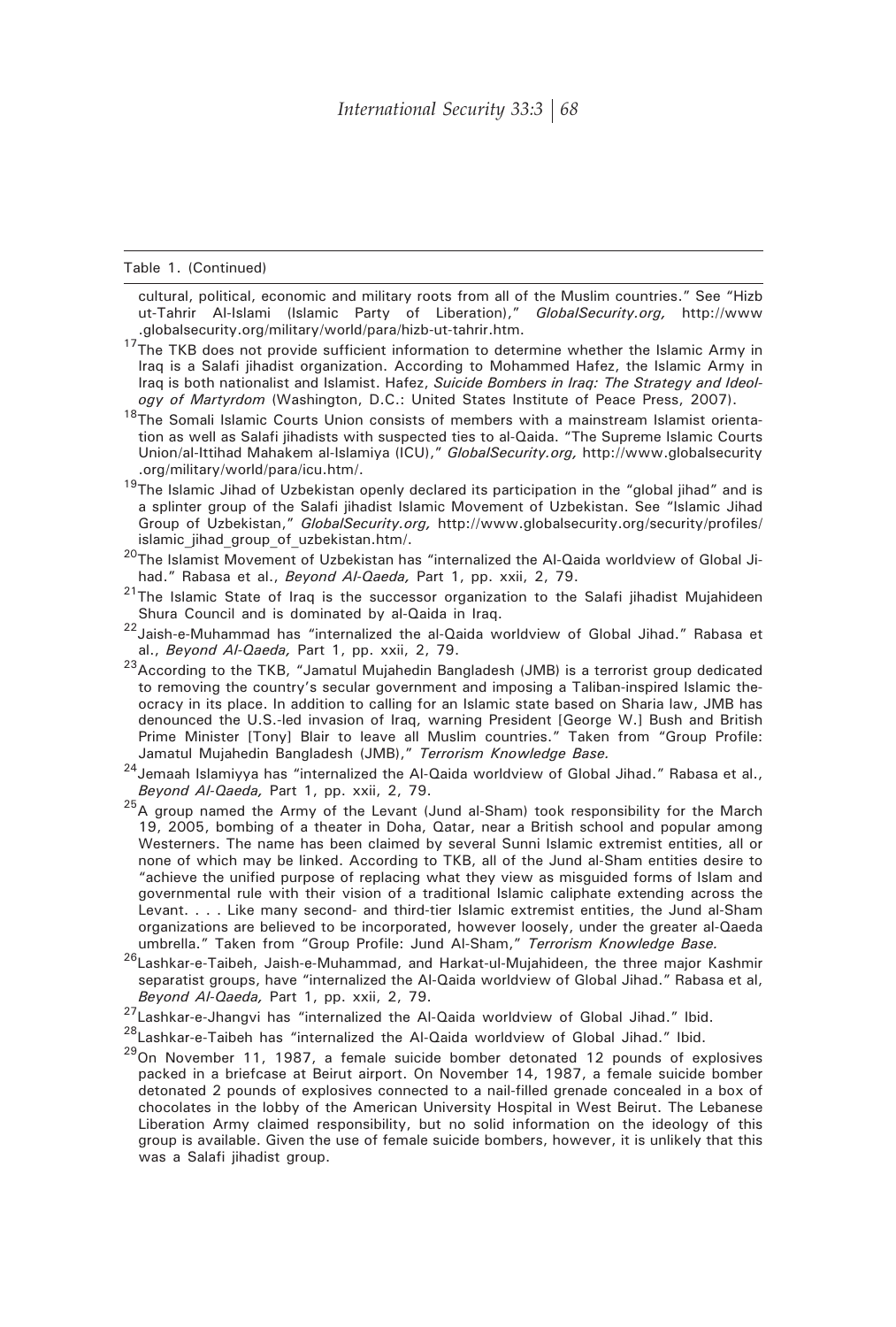- <sup>30</sup>The Mujahideen Army, or Jaish-e Mujahideen, is "associated with Al-Qaida" but has recently distanced itself from al-Qaida's indiscriminatory killing. See "Jaysh al-Mujahideen Terrorist Lieutenant and Propaganda Chief Captured," *GlobalSecurity.org,* http://www .globalsecurity.org/military/library/news/2005/11/mil-051124-mnfi02.htm/. According to Evan F. Kohlmann, the Mujahideen Army has "wavered back and forth in its stated jihadist political platform." See Evan F. Kohlmann, "State of the Sunni Insurgency in Iraq: August 2007" (Washington, D.C.: NEFA Foundation, July 20, 2008), http://www.nefafoundation .org/miscellaneous/iraqreport0807.pdf/.
- <sup>31</sup>The Mujahideen Shura Council was the primary Salafi jihadist grouping in Iraq until it was renamed the Islamic State of Iraq on October 15, 2006. Its stated goal was to manage "the struggle in the battle of confrontation to ward off the invading infidels and their apostate stooges." Taken from "Group Profile: Mujahideen Shura Council," *Terrorism Knowledge Base.*
- $32$ There is a high likelihood that the Mujahideen Youth Movement is directly influenced by al-Qaida. See Andrew Black, "Somalia's Mujahideen Youth Movement," *Terrorism Focus,* Vol. 4, No. 19 (June 19, 2007), p. 2. The group's founder and leader, Adan Hashi Ayro, has close al-Qaida connections. See Alisha Ryu, "Youth Mujahideen Group Leading Attacks in Somalia," *GlobalSecurity.org,* June 19, 2007, http://www.globalsecurity.org/military/library/news/2007/06/mil-070619-voa03.htm/.
- 33 Qari Zafar is a splinter group of the Salafi jihadist Lashkar-e Jhangvi and affiliated with al-Qaida. See Abbas Naqvi, "They Were Targeting Pakistan and Its Leaders," *Daily Times,* February 18, 2007.
- <sup>34</sup> According to the TKB, "The Riyad us-Saliheyn Martyrs' Brigade is a relatively young terrorist organization, dedicated to the creation of an independent Islamic republic in Chechnya (and other primarily Muslim parts of Russia such as Dagestan, Kabardino-Balkaria, Ingushetia, Ossetia, and Tataria)." The group, whose name translates to "Requirements for Getting into Paradise," espouses radical Islamic doctrine (Wahabbism) and is believed to have strong ties to al-Qaida. Most experts, however, agree that the primary inspiration behind Riyad's activities is a desire for the independence of "Chechen lands," rather than religious zealotry. Taken from "Group Profile: Riyad Us-Saliheyn Martyrs' Brigade," *Terrorism Knowledge Base.*

 $35$ Tawhid wal Jihad is the forerunner of al-Qaida in Iraq.

- $36$ Led by Beitullah Mehsud, the Tehrik-i-Taliban, also known as the Pakistani Taliban, is dedicated to enforcing sharia law, fighting NATO, and conducting "defensive jihad" against the Pakistani government. Its leader is said to have close ties to al-Qaida. See Hassan Abbas, "A Profile of Tehrik-i Taliban," *CTC Sentinel,* Vol. 1, No. 2 (January 2008), pp. 1–4.
- $37$ This previously unknown group claimed responsibility for the killing of Lebanese Prime Minister Rafiq Hariri on February 14, 2005. At the time of this writing, no additional information about this group was available. The investigation into the killing of Hariri was ongoing. For information on the attack being most likely a suicide attack, see "UN Probe into Murder of Former Lebanese Leader Nears Sensitive Stage—Inquiry Chief," *United Nations News Centre,* December 18, 2006.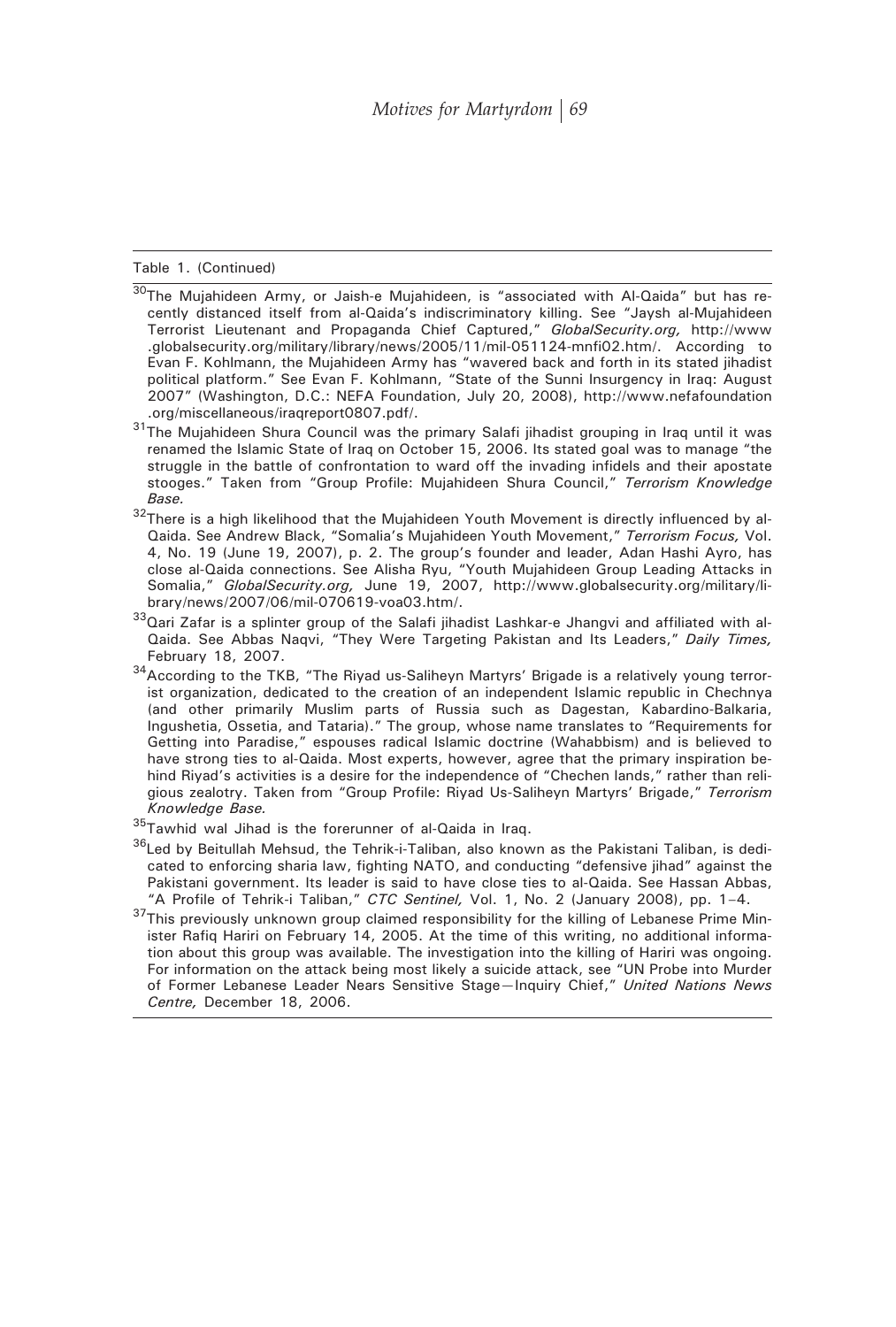

Figure 3. Number of Attacks by Ideology, December 1981–March 2008

\*Includes Marxist/nationalist-separatist groups.

\*\*Includes hybrid groups.

adhering to other ideologies. Figure 3 illustrates the rise in the number of attacks by Salafi jihadist groups and the concomitant decline of attacks by groups guided by other ideologies.<sup>82</sup> During the 1980s, Shiite groups were the main perpetrators of suicide missions, $83$  followed by groups with a nationalistseparatist agenda. During the 1990s, nationalist-separatist groups were the most frequent users of suicide attacks, followed by groups with a combination of a mainstream Islamist and nationalist-separatist agenda. Since the turn of the millennium, suicide attacks by Salafi jihadist groups have become more common than attacks by all other groups. The steep rise in this number is par-

<sup>82.</sup> Attacks by unknown groups, whose ideology could not be ascertained, are omitted from this table.

<sup>83.</sup> According to other databases, Shiite groups such as Hezbollah and Amal conducted fewer attacks in Lebanon than secular or Sunni groups. See, for example, Pape, *Dying to Win.* Indeed, the identity of many groups that conducted suicide attacks in Lebanon during the 1980s were not identified in the data set used here. It is therefore possible that Shiite groups may not have been the dominant perpetrators of suicide attacks during the 1980s.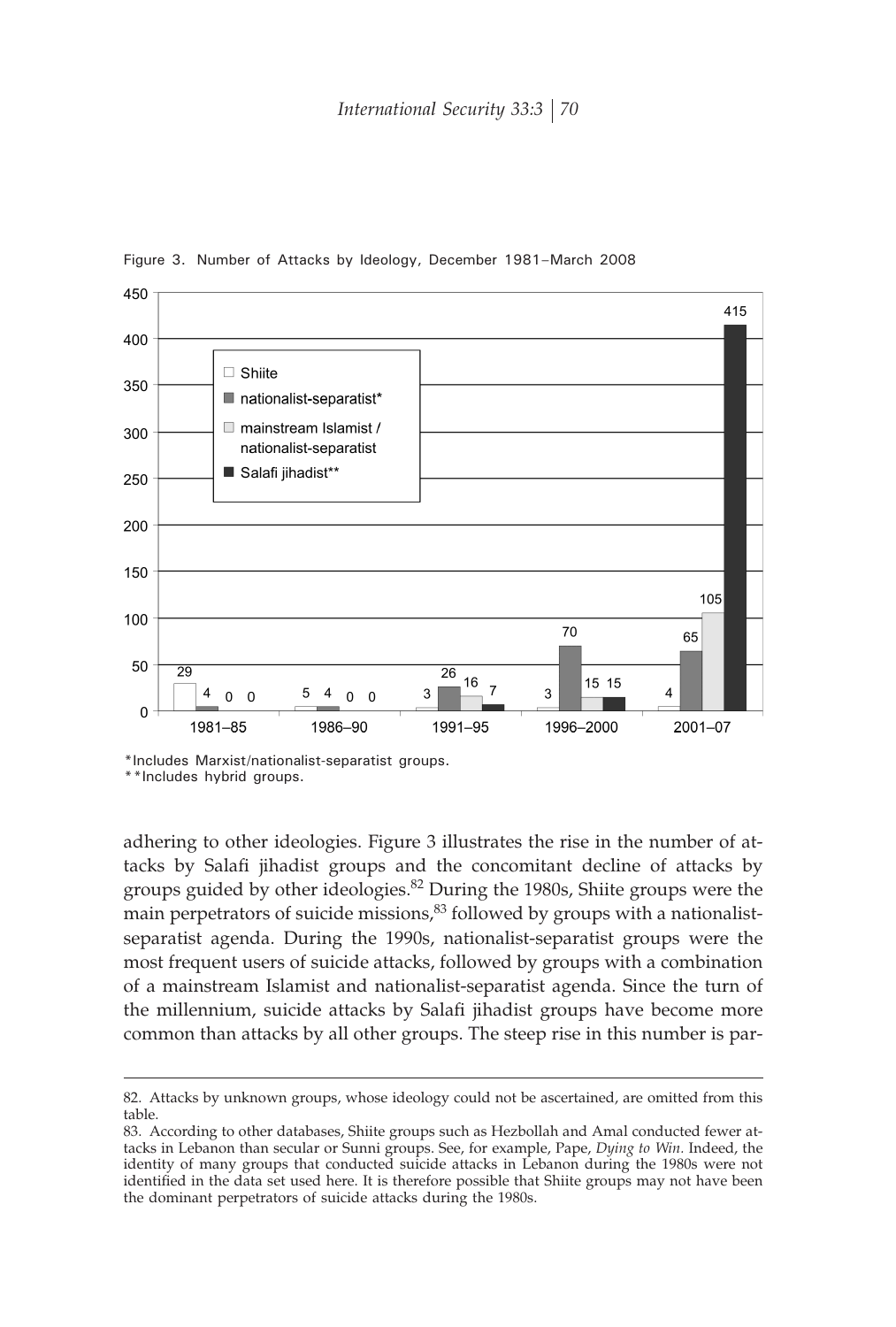

Figure 4. Lethality of Suicide Missions by Ideology, December 1981–March 2008

ticularly worrisome given that their attacks were much more lethal than those by non-Salafi jihadist groups (see figure 4).

# *From Localized to Globalized Patterns of Suicide Attacks*

Al-Qaida and its Salafi jihadist ideology have produced an altogether new pattern of suicide attacks, namely, "globalized suicide missions," which can be distinguished from "localized" suicide missions, the more traditional pattern of suicide attacks. Localized and globalized patterns of suicide missions differ in five key areas: the types of conflicts in which these attacks are used; group ideology; the geographic scope of these actors; their target definition; and their goals (see table 2).

# localized suicide attacks

The overwhelming majority of suicide missions during the 1980s and 1990s occurred in relatively localized settings.

conFLICT TYPE. Suicide missions have traditionally occurred in the context of relatively localized conflicts between two belligerents. Examples include conflicts between Israel and Hezbollah, Israel and the Palestinians, Tamils and Sinhalese, and Turks and Kurds. These conflicts have generally endured for many years, and often decades, between ethnic/religious groups.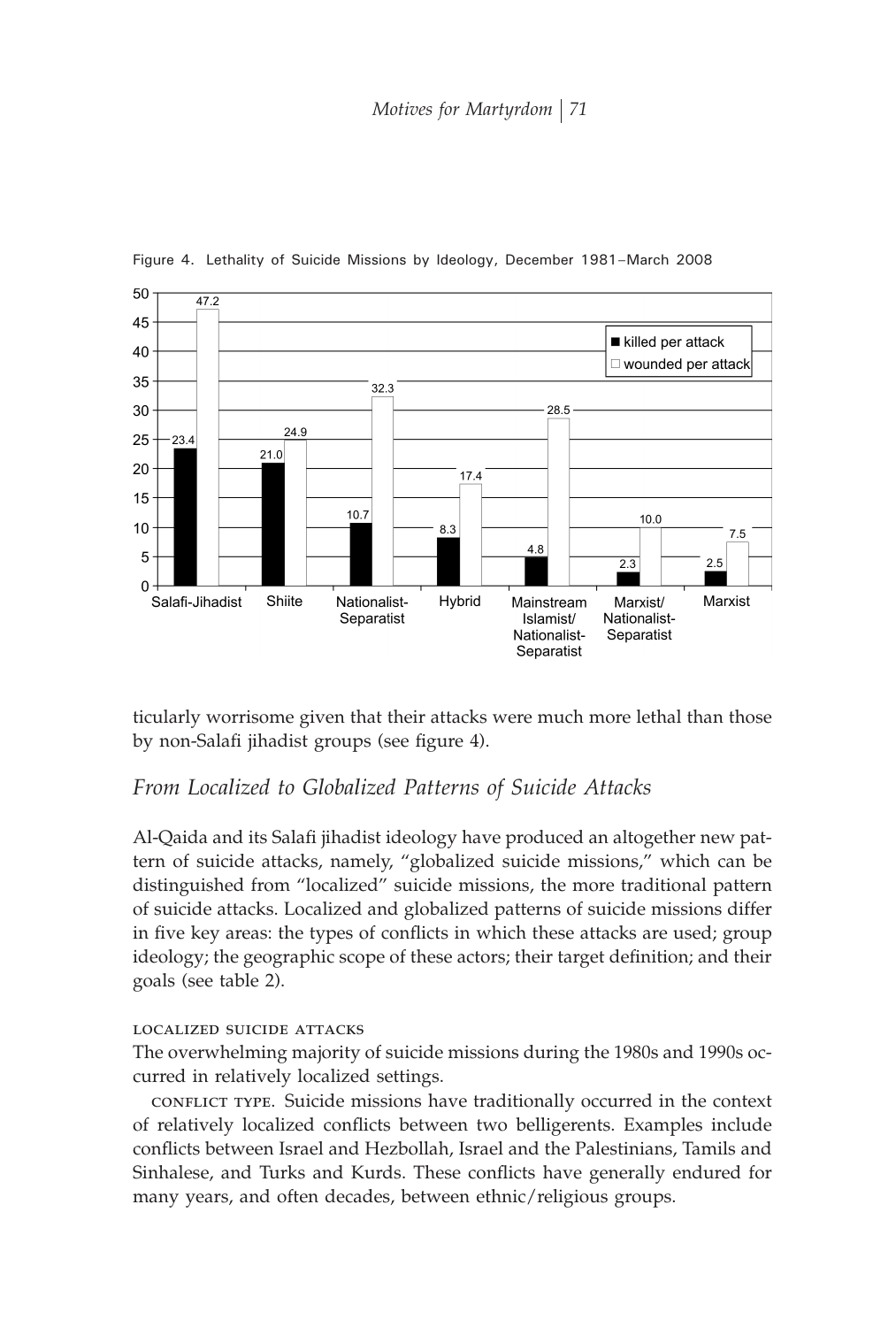|                                                                          | Localized                                                                                                                                                                                                                                                                             | Globalized                                                                                                                      |
|--------------------------------------------------------------------------|---------------------------------------------------------------------------------------------------------------------------------------------------------------------------------------------------------------------------------------------------------------------------------------|---------------------------------------------------------------------------------------------------------------------------------|
| Conflict<br>Ideology<br>Actors<br>Target definition<br>Goals<br>Examples | Identifiable; long-standing<br>Religious; ethno-nationalist; secular<br>Subnational<br>Narrow<br>Limited<br>Hezbollah, Liberation Tigers of Tamil<br>Eelam, Kurdistan Workers' Party,<br>Hamas, Palestinian Islamic Jihad,<br>Popular Front for the Liberation of<br>Palestine, Fatah | Less identifiable; short-term<br>Salafi jihadist<br>Transnational<br>Broad<br>Unlimited<br>Al-Qaida and associated<br>movements |

Table 2. Patterns of Suicide Missions

IDEOLOGY. Suicide attacks that fall into the traditional, localized pattern have been planned and executed by religious, secular, Marxist, ethnonationalist, and nationalist groups. Examples of religious groups include Hamas, Palestinian Islamic Jihad (PIJ), and Hezbollah. Secular or nationalist groups include the LTTE, the PFLP, Fatah's al-Aqsa Martyrs Brigades, the Kurdistan Workers' Party (PKK), and the Syrian Socialist Nationalist Party.

geographic scope of actors. Traditionally, suicide missions have been planned and executed by subnational terrorist or insurgent actors such as Hezbollah, the LTTE, Hamas, PIJ, and the PKK. Palestinian organizations employing suicide missions, for example, have largely conducted the operational planning of these missions locally, although they may have been receptive to the strategic message and direction of an exile leadership. $84$  The subnational nature of these groups suggests that they recruited and trained suicide bombers mostly in or near the conflict area, and have rarely sought them from abroad. The majority of PKK recruits, for example, come from large, poor families residing in Turkey.<sup>85</sup> Among Palestinian organizations, more than 99 percent of the bombers between 1993 and 2008 were residents of the area of conflict—the West Bank, Gaza, and Israel proper. The only exceptions were two Britons involved in the attacks on the bar Mike's Place in Tel Aviv on April 30, 2003.<sup>86</sup> As for the LTTE, experts believe that it is unlikely to have drawn its recruits from outside Sri Lanka because they are chosen from within the ranks

<sup>84.</sup> Yoram Schweitzer, email communication with author, November 19, 2006.

<sup>85.</sup> Pedahzur, *Suicide Terrorism,* pp. 167–168.

<sup>86.</sup> They were Asif Mohammed Hanif, a 21-year-old student from West London who blew himself up at the Mike's Place bar in Tel Aviv on April 30, 2003; and 27-year-old Omar Khan Sharif, a married resident of Derby, England. Sharif also intended to perpetrate a suicide bombing at Mike's Place along with Hanif, but Sharif's explosive device failed to detonate. He fled the scene and later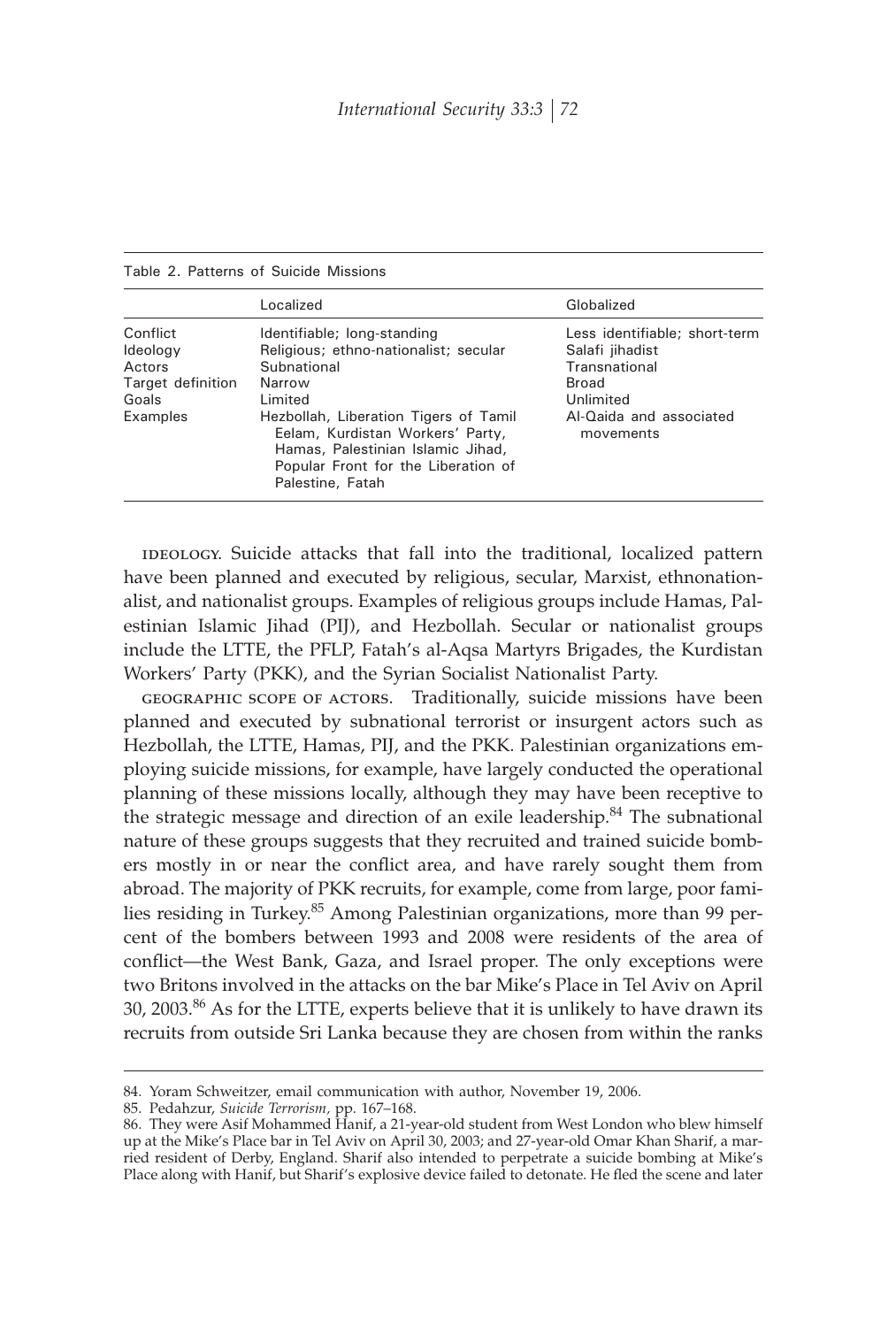of the regular LTTE army, where the motivation to serve is high. $87$  According to Stephen Hopgood, for example, "The emphasis on commitment to the cause both for regular cadres and Black Tigers makes non-Sri Lankan or Indian Tamil recruits highly unlikely. The LTTE seems to have no recruitment problems for Black Tigers, so looking outside would only be necessary if some ethnic or linguistic feature of the operative's identity was necessary to accomplish the mission."<sup>88</sup>

targets. Groups that conducted localized suicide missions mostly targeted people and assets of the enemy state near or in the conflict area, while largely refraining from targeting assets of their foes in other locations. The PKK, for instance, conducted all of its 16 suicide attacks in Turkey. Hamas and other Palestinian organizations did not execute a suicide mission against Israeli or Jewish targets outside of Israel, the West Bank, and Gaza. Hezbollah's suicide operations against Israel were staged mostly against Israel Defense Forces troops inside Lebanon—with the exception of two suicide attacks on Israeli and Jewish targets in Argentina, for which the group declined to assume responsibility.<sup>89</sup> The LTTE staged nearly all of its attacks in Sri Lanka proper—a notable exception being the killing of Indian Prime Minister Rajiv Gandhi in the Indian city of Madras in May 1991. Two experts on the LTTE whom I consulted were unaware of additional suicide missions carried out by the LTTE outside of Sri Lanka.<sup>90</sup> To quote Hopgood, "The LTTE is very careful to make it clear its target is the Sri Lankan state and its collaborators, rather than all Sri Lankans. It is conscious of its public image, and escalating to attack on foreign soil would be counterproductive both to legitimacy and diaspora fundraising."<sup>91</sup>

goals. The subnational terrorist or insurgent movements that followed a localized pattern of suicide attacks generally aim to advance limited and welldefined political goals for the community they purport to represent. These political goals may include an end to foreign occupation or military presence, increased regional autonomy, and self-determination. The struggle for an inde-

88. Hopgood, email communication with author.

drowned in the Mediterranean. His body washed ashore on the Tel Aviv beach front on May 12, 2003.

<sup>87.</sup> Michael Roberts, email communication with author, November 20, 2006; and Stephen Hopgood, email communication with author, November 24, 2006.

<sup>89.</sup> Hezbollah is believed to have staged two attacks in Argentina: the March 17, 1992, suicide car bombing of the Israeli embassy in Buenos Aires, which killed 29 people and injured more than 250; and the July 18, 1994, suicide car bombing of the Jewish Community Center building in Buenos Aires, which killed more than 80 people and wounded some 300.

<sup>90.</sup> Roberts, email communication with author; and Hopgood, email communication with author. 91. Hopgood, email communication with author.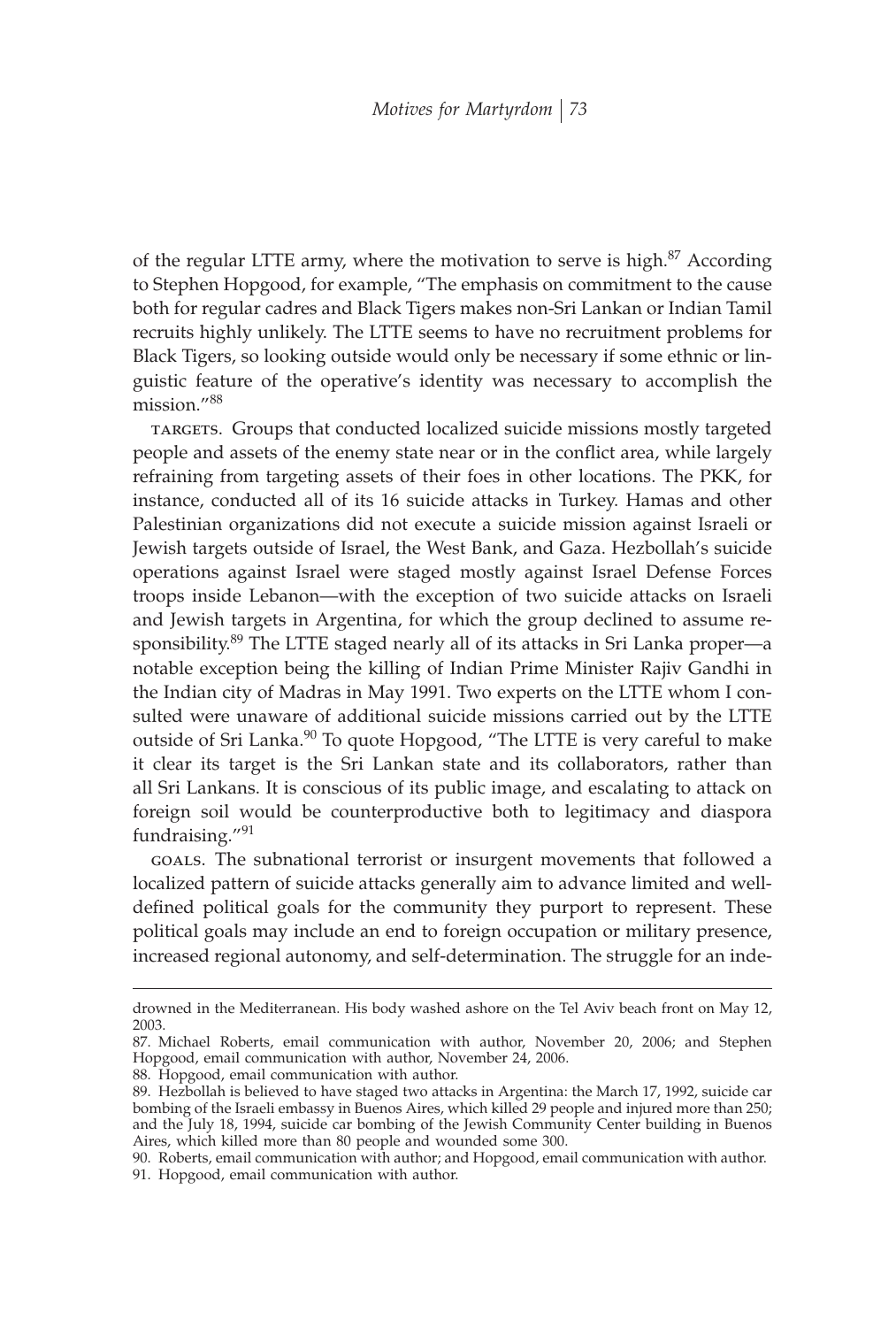pendent homeland, whether it is Tamil Eelam, Kurdistan, or Palestine, lies at the center of the conflicts in which suicide missions have traditionally been employed.

# globalized suicide attacks

The localized pattern of suicide missions contrasts sharply with the new globalized pattern displayed by al-Qaida and its Salafi jihadist associated movements. Although the localized pattern continues to exist, the globalized pattern has become increasingly dominant since the millennium.

conFLICT TYPE. Globalized suicide missions may occur in the context of clearly identifiable conflicts such as Iraq, but those conflicts need not have a long history. Suicide attacks in Iraq, for example, occurred less than a week after the start of the U.S.-led invasion in March 2003<sup>92</sup>—hardly long enough to produce the types of deep-seated grievances that influenced Palestinian, Tamil, or Kurdish suicide bombers in localized contexts. Nor are the targets of many globalized suicide bombers aware that they are involved in a conflict with a bitter enemy who seeks their death along with its own. Unlike traditional suicide attacks, globalized suicide operations frequently occur in areas that—by any objective standard—are not identified by all parties as zones of conflict. The September 11 attacks, for instance, did not take place in a region where a large ethnic group was vying for an independent state while battling an occupation army. The same is true for the U.S. embassy bombings in Kenya and Tanzania in August 1998 and the attack on the USS *Cole* in October 2000. Other examples include Djerba (April 2002), Bali (October 2002 and October 2005), Mombasa (November 2002), Casablanca (May 2003), Istanbul (November 2003), London (July 2005), and Amman (November 2005).

IDEOLOGY. Salafi jihadist groups have overwhelmingly planned and executed the new globalized suicide missions.

geographic scope of actors. Globalized suicide missions tend to be planned and executed by cells and groups that are connected to a transnational terrorist or insurgent network or movement. This transnational network suggests that the planning of suicide missions and their execution may occur in different places. Examples include the September 11 attacks and the July 2005 London bombings.

Additionally, organizations conducting globalized suicide missions no longer recruit and train suicide bombers exclusively in the country where the

<sup>92.</sup> Steven Lee Myers, "A Nation at War: Suicide Strike; With Bombing, Iraqis Escalate Guerrilla Tactics and Show New Danger on Front Lines," *New York Times,* March 30, 2003.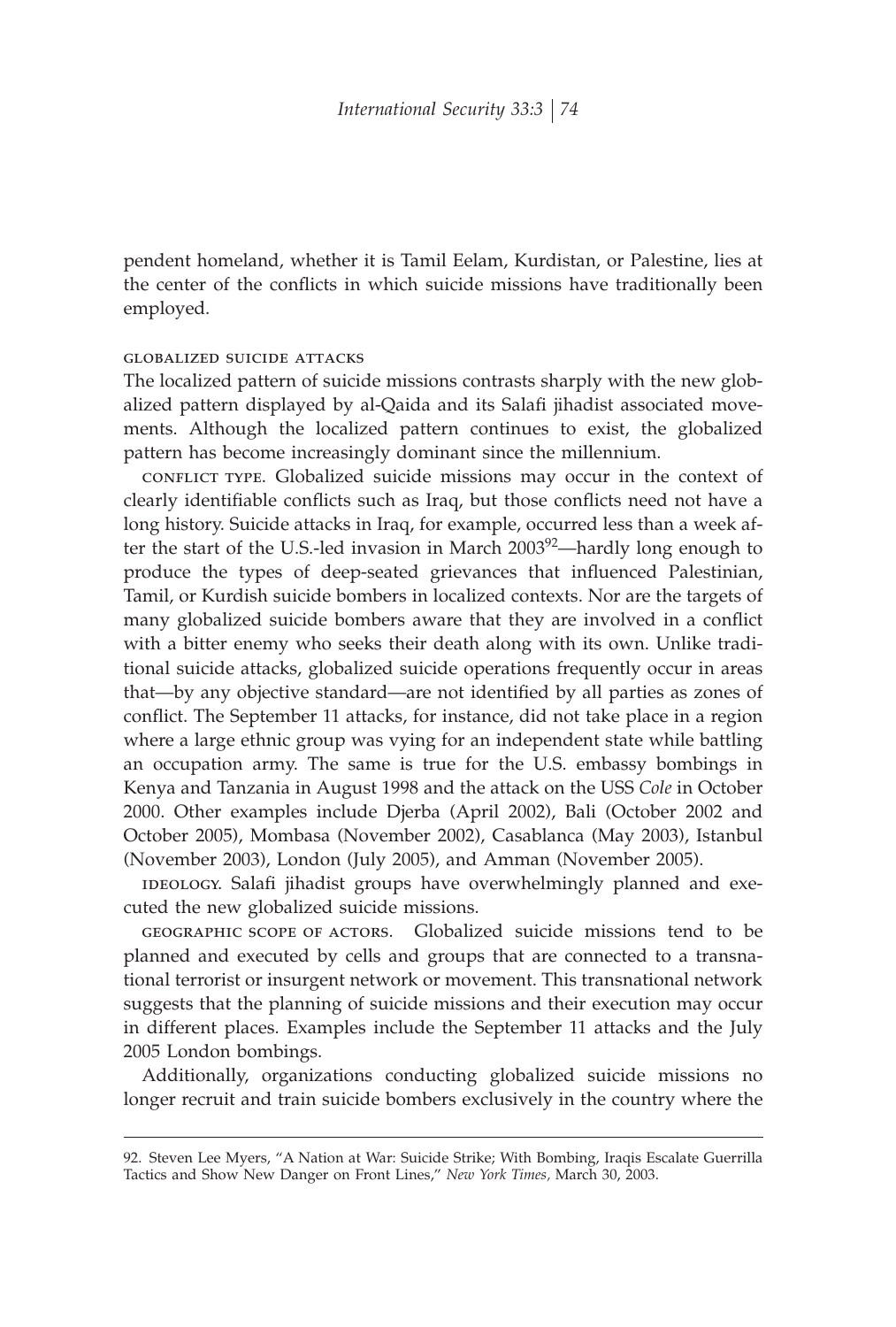attacks are to take place. This is true, again, in the case of the September 11 attacks and the 2005 bombings in Amman, and it is especially evident in the preponderance of foreigners who volunteer for suicide attacks in Iraq and Afghanistan.<sup>93</sup> The November 2005 bombings in Amman, for example, were executed by three Iraqis.<sup>94</sup>

TARGETS. Organizations and cells that stage globalized suicide missions do not limit their attacks to an identifiable zone of conflict. Due in large part to the expansive nature of Salafi jihad, many of today's suicide attackers regard much of the world as a legitimate target. Hence, even though al-Qaida has declared the United States its main enemy, it does not limit its suicide attacks to the U.S. homeland. Instead, it will strike U.S. interests wherever an opportunity may arise. In addition, it may strike targets of real or perceived allies of the United States.

goals. Suicide missions that fall within the globalized category are generally perpetrated by organizations whose goals are more elusive than those in the localized category. It is unclear, for instance, whether the suicide bombings in Amman in November 2005 were intended to punish the Hashemite monarchy for its pro-Western stance, including its relations with Israel; to target foreign diplomats; to hurt Israeli and Jewish interests in the kingdom; to create instability and spark an anti-Hashemite backlash; or to extend the jihad in Iraq to the broader Middle East. Similarly, Western analysts often argue over al-Qaida's goals and motivations, although few would disagree that its demands are maximalist.

#### IMPLICATIONS OF FINDINGS

Distinguishing between localized and globalized patterns of suicide attacks has several theoretical implications for the study of terrorism. It allows re-

<sup>93.</sup> According to a Department of Defense news briefing with Col. Sean MacFarland, commander of the First Brigade Combat Team, First Armored Division stationed in Ramadi, Iraq, "[Foreign fighters] are very few in number, although as far as we can tell, they constitute about 100 percent of the suicide bombers." Quoted in Michael O'Hanlon and Nina Kamp, eds., "Iraq Index: Tracking Variables of Reconstruction and Security in Post-Saddam Iraq" (Washington, D.C.: Brookings Institution, November 13, 2006, updated October 1, 2007), p. 18. See also comments by Maj. Gen. Rick Lynch, who stated on December 1, 2005, that "at least 96 percent of suicide bombers [in Iraq] are not Iraqis." Quoted in Chris Tomlinson, "U.S. General: Suicide and Car Bomb Attacks Down in Iraq," Associated Press, December 1, 2005. On Afghanistan, a recent report by the United Nations Assistance Mission in Afghanistan, for instance, suggests that there is little doubt that some perpetrators in Afghanistan crossed the border from Pakistan, although at least some are Afghan refugees. United Nations Assistance Mission in Afghanistan (UNAMA), "Suicide Attacks in Afghanistan (2001–2007)" (New York: UNAMA, 2007).

<sup>94.</sup> Craig Whitlock, "Amman Bombings Reflect Zarqawi's Growing Reach," *Washington Post*, November 13, 2005.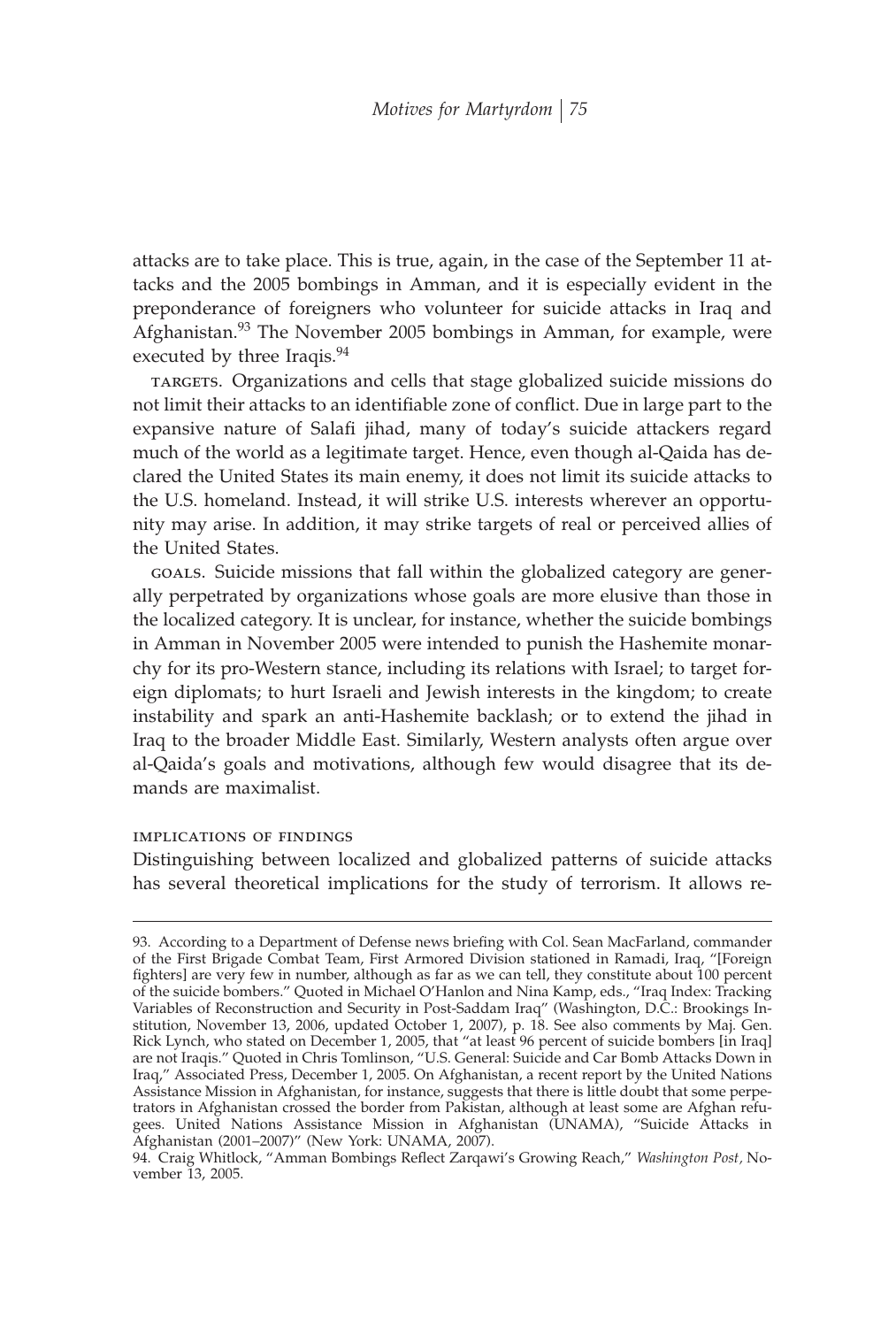searchers to place existing explanations into their proper context, to recognize their limitations, and to define important new avenues for research. For instance, scholars can better assess the role of occupation, which appears to be a significant factor in countries whose suicide attacks have a more traditional, localized pattern. It plays a different role in the globalized pattern associated with Salafi jihadist ideology, which adopts an extremely loose definition of "occupation," rendering virtually any perceived offense an example of Western occupation.<sup>95</sup>

# *Conclusion*

Most suicide attacks today are perpetrated by terrorist groups that adhere to a radical Salafi jihadist ideology. Although ideology thus plays an important role in explaining the global proliferation of suicide attacks, there is no evidence that it is the cause of suicide attacks per se. The causes of suicide attacks are complex: they can be found in the interplay of personal motivations, the strategic and tactical objectives of the sponsoring groups, societal and structural factors, as well as intergroup dynamics at the level of the terrorist cell.<sup>96</sup> In addition, individuals acquire ideology for reasons having to do with emotions and beliefs—a complex process whose examination exceeds the scope of this article. Ideology plays an important role, however, in helping reduce the suicide attacker's reservations to perpetrate the acts of killing and dying. It helps the suicide bomber justify his or her actions and to disengage morally from his act and his victims.

Because ideology is an important—and often neglected—factor in the genesis and spread of suicide attacks, challenging the appeal of this ideology is a crucial component of an overall counterterrorism strategy. The task for the United States in challenging the appeal of Salafi jihad will be particularly difficult because of widespread antipathies toward U.S. policies in parts of the Arab and Muslim world. According to a forty-seven-nation Pew Global Atti-

<sup>95.</sup> A theoretical division of suicide attacks into two patterns also helps contextualize the outbidding thesis. That explanation may account for the adoption of suicide attacks in some cases, but is less capable of accounting for cases of globalized suicide missions. The perpetrators of the London bombings of July 2005, for example, hardly vied for the sympathies of the domestic population on the contrary, they detested the local population to such an extent that they blew themselves up in its midst. The outbidding thesis is therefore less relevant to our understanding of globalized suicide missions because the importance of killing "infidels" seems to supersede organizational rivalries.

<sup>96.</sup> On the importance of small group dynamics, see Sageman, *Understanding Terror Networks;* and Hafez, *Suicide Bombers in Iraq.*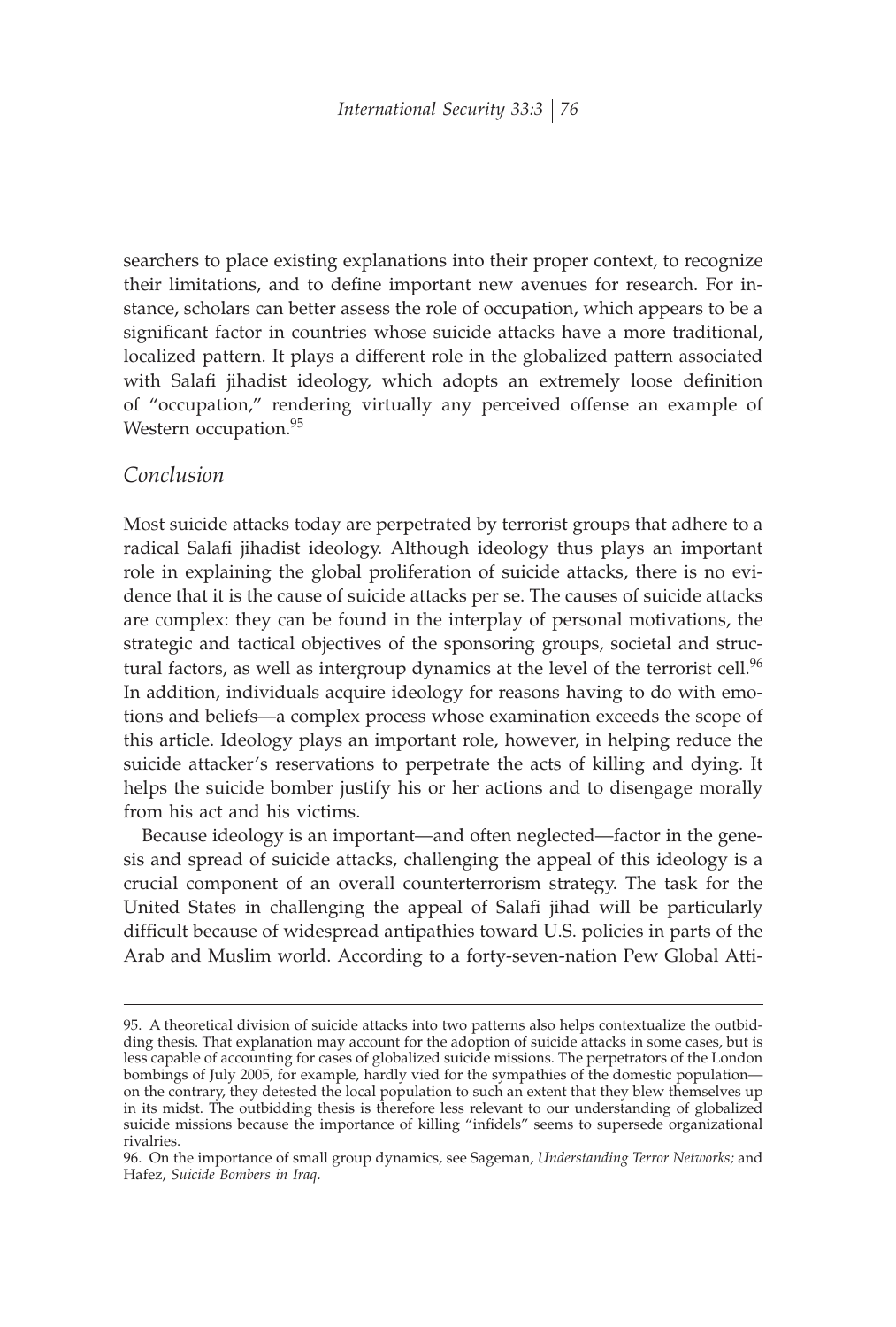tudes Survey released in the summer of 2007, for example, the "U.S. image remains abysmal in most Muslim countries in the Middle East and Asia, and continues to decline among the publics of many of America's oldest allies."<sup>97</sup> U.S. practices in detention centers such as Guantánamo Bay and Abu Ghraib and the rush to war in Iraq have aggravated the negative views of the United States in Arab and Muslim countries and beyond. Partly because of the poor standing of the United States, and more important, because of the grave danger Salafi jihad poses to Muslims, nonviolent Salafists, Islamists, and moderate Muslims must begin to challenge this ideology.

The United States and its allies can do little to influence what must primarily be an internal Muslim debate over the future of the Muslim community. They can, however, discreetly convey to moderate Muslims and nonviolent Salafists why waging this internal battle is so important, thus quietly supporting these communities without running the risk of exposing them as "subservient" to the West. As Muslims prepare for this debate, Western states can underscore what most Muslims already know: the credibility of Salafi jihad suffers from a fundamental contradiction. On the one hand, Salafi jihadists claim to act for the benefit of Muslims. On the other hand, Muslims suffer the consequences of Salafi jihadist ideology and terrorism more than any other group.

Moderate Muslims can marshal the following three arguments to undermine Salafi jihadists. First, Muslims are the primary victims of Salafi jihadist terrorism, including suicide attacks. More Muslims than non-Muslims have died or been maimed by Salafi jihadist terror in the last three decades. In Algeria alone, 100,000 or more Muslims have lost their lives to acts of violence largely committed by the Salafi jihadist Armed Islamic Group. In Iraq, where more than half of all suicide attacks since 1981 have taken place, suicide missions have killed more Iraqi civilians than foreign military or foreign civilian personnel. In Afghanistan, civilians have been the prime victims of the growing number of suicide attacks, even if these attacks were aimed at members of the International Security Assistance Force. In Pakistan, too, an increasing number of suicide attacks have targeted the indigenous population.

Second, Salafi jihadists defend the killing of Muslims by claiming that the ends justify the means. Innocent Muslims not only die as a by-product of war and insurgency waged by Salafi jihadists, but Salafi jihadists also seem to believe that Muslims are expendable. As Abu Musab al-Zarqawi noted, "Admittedly, the killing of a number of Muslims whom it is forbidden to kill

<sup>97.</sup> Pew Global Attitudes Project, "Global Unease with Major World Powers: Rising Environmental Concern in 47-Nation Survey" (Washington, D.C.: Pew Research Center, June 27, 2007), p. 3.